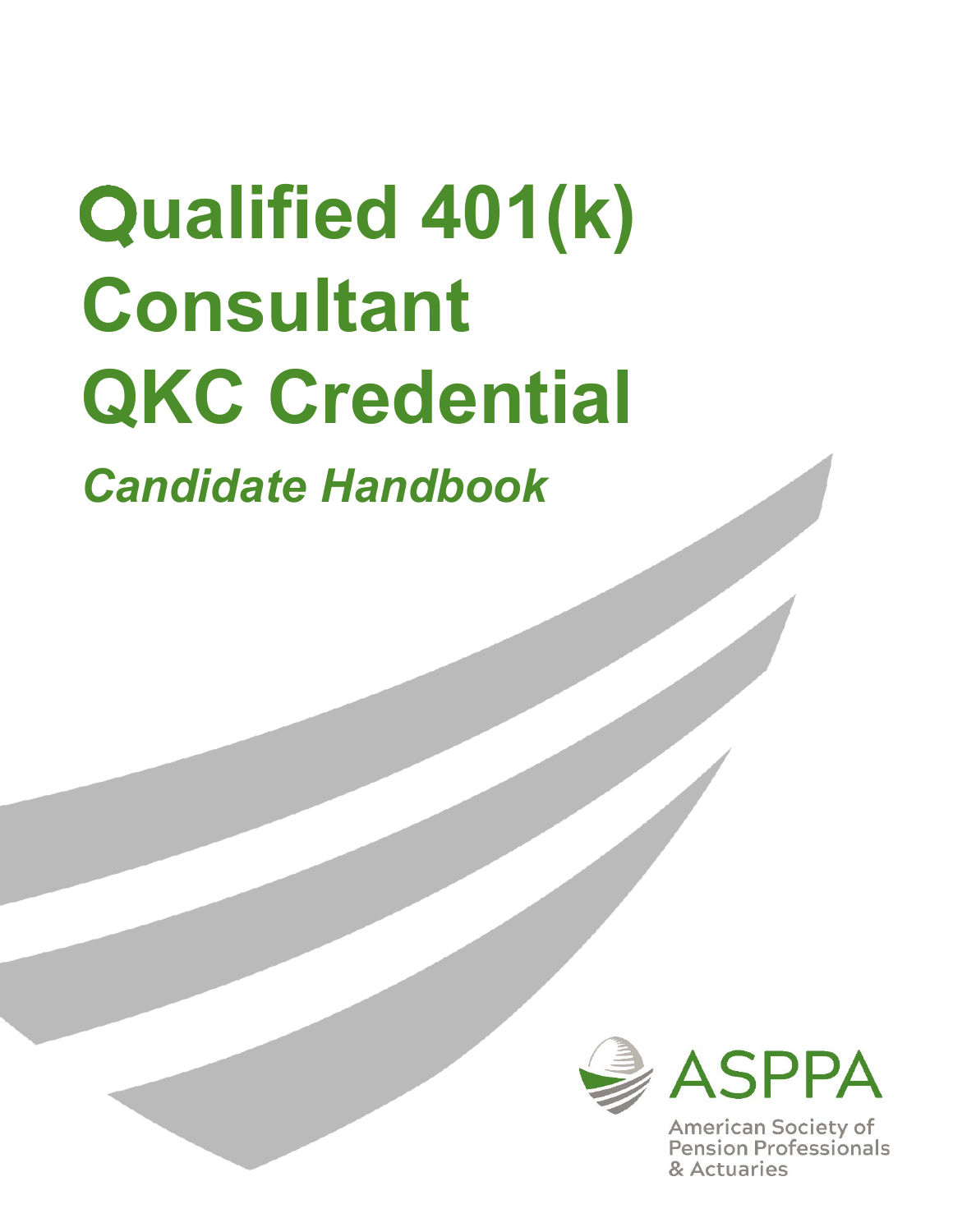

# **Table of Contents**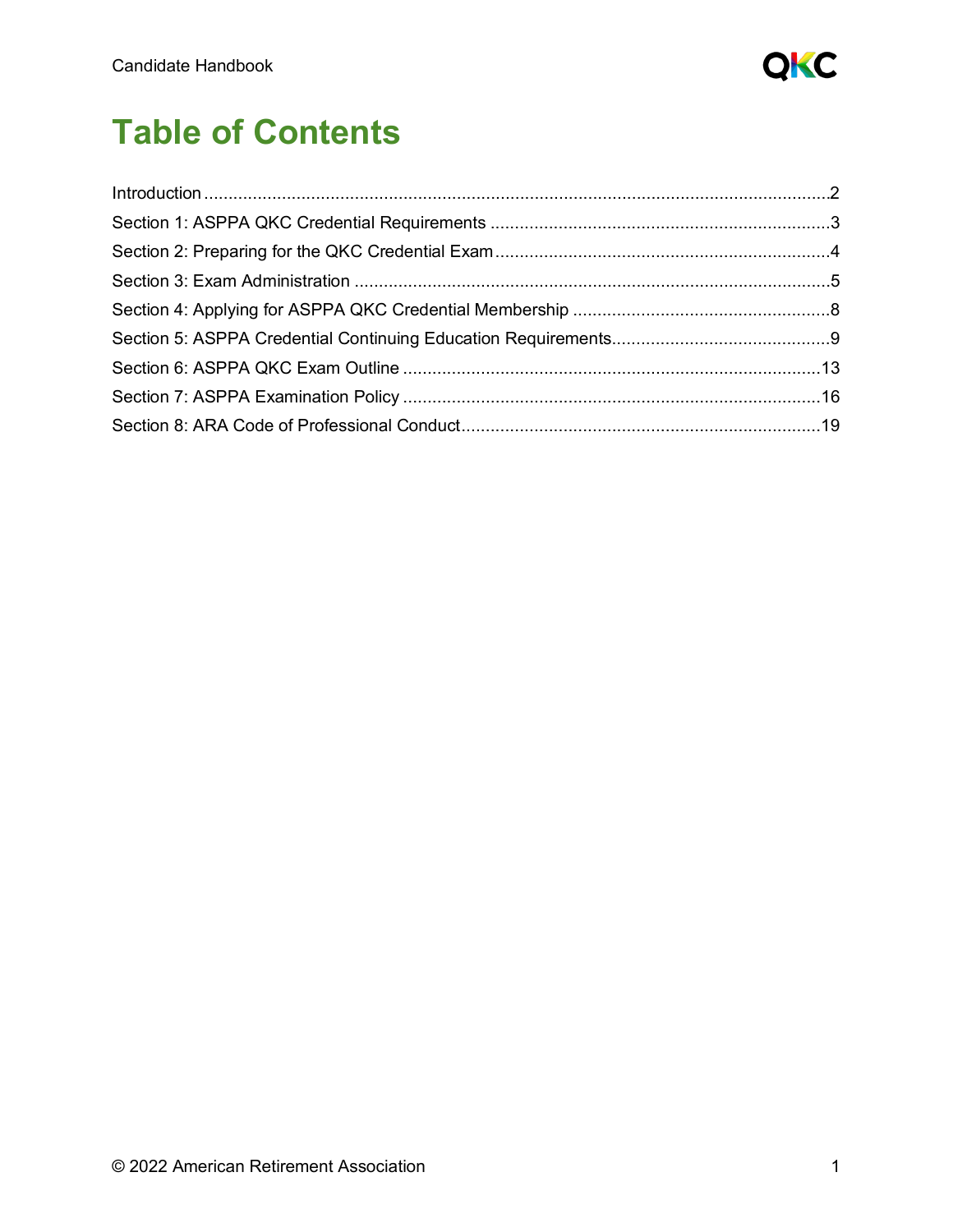

# <span id="page-2-0"></span>**Introduction**

#### **About the QKC Credential**

ASPPA's Qualified 401(k) Consultant (QKC) credential joins an impressive lineup of designations widely recognized within the retirement plan industry. The QKC credential demonstrates comprehensive understanding of 401(k) plan design. The QKC complements your QKA® plan administration knowledge and prepares you to serve in a consultative capacity. Please note that the QKC content was formerly known as DC-3.

# **About the American Society of Pension and Plan Administrators (ASPPA)**

ASPPA began in 1966 as an actuarial organization, but since that time we have changed to reflect the shifts in the retirement plan industry. As a result, ASPPA now represents business owners, actuaries, TPAs, record keepers, consultants and more. While ASPPA members come from all corners of the country, they are all united by their belief in and commitment to the private pension system.

*In pursuit of these goals, ASPPA offers its more than 7,000 members extensive educational opportunities, paired with a strong advocacy operation that puts us at the center of any legislative debates that could affect what you do for a living. Our educational opportunities include robust credentialing, certificate, and continuing education programs, along with the best lineup of conferences and networking opportunities in the industry.*

# **About the American Retirement Association (ARA)**

The American Retirement Association (ARA) is a non-profit organization that aims to educate retirement plan professionals and create a framework of policy that gives every working American the ability to have a comfortable retirement.

As part of that mission, for more than half a century, ARA has developed and distributed education programs, information resources, and professional credentials that have become the gold standard for retirement plan professionals in every field of endeavor.

More than 26,000 members strong, today the American Retirement Association is comprised of five premier retirement industry associations; the American Society of Pension Professionals & Actuaries (ASPPA), the American Society of Enrolled Actuaries (ASEA), the National Association of Plan Advisors (NAPA), the National Tax-deferred Savings Association (NTSA), and Plan Sponsor Council of America (PSCA).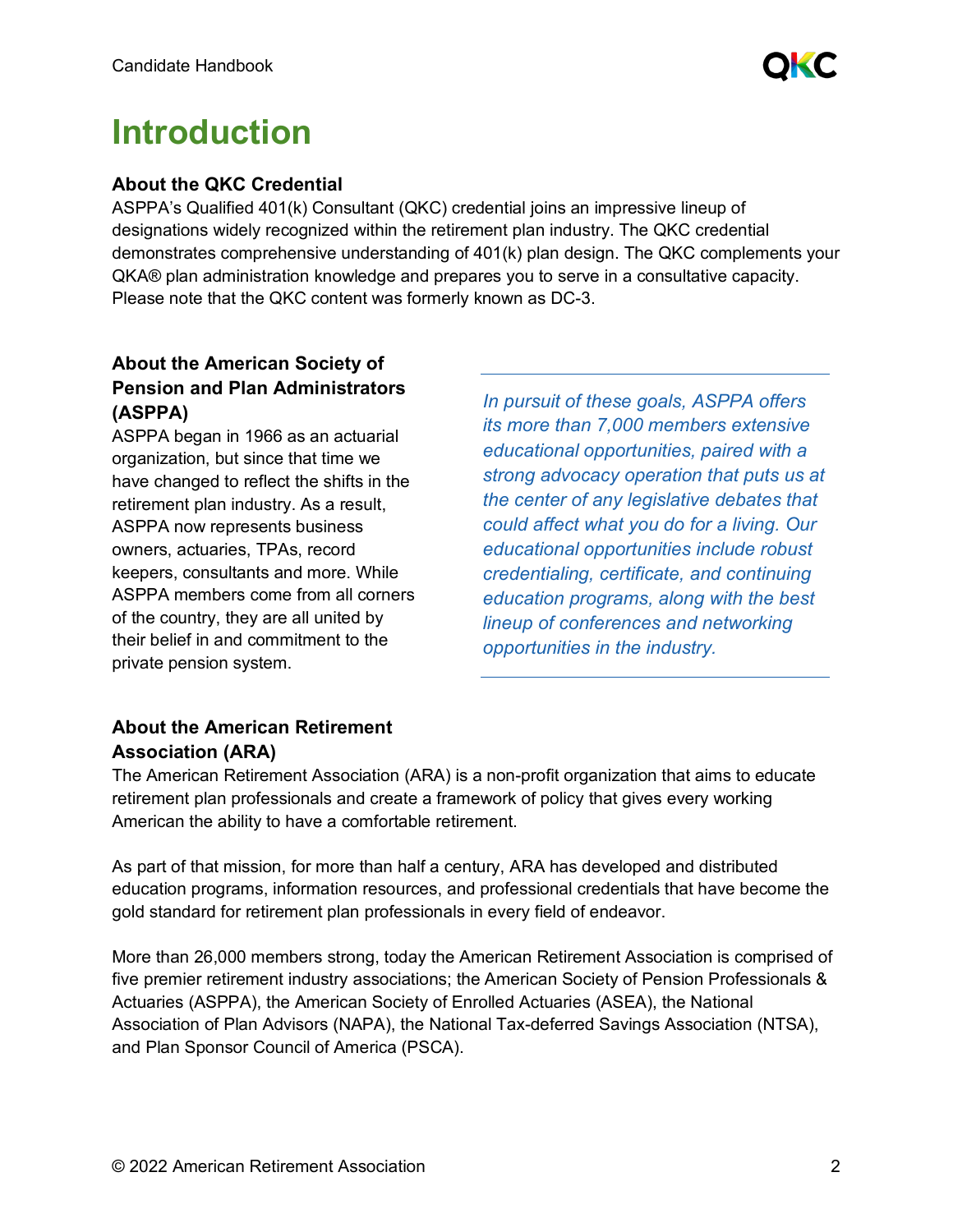

# <span id="page-3-0"></span>**Section 1: ASPPA QKC Credential Requirements**

#### **Summary**

ASPPA has developed requirements for eligibility to ensure that the application process is fair and impartial for all applicants. Each eligibility requirement has been established to ensure that individuals certified by ASPPA have an acceptable level of knowledge and proficiency necessary to administer retirement plans.

To obtain the QKC credential individuals must:

- Hold the QKA® credential
- Pass the QKC exam
- Agree to abide by the ARA Code of Professional Conduct
- Apply for the credential

#### **Exam Requirement**

Candidates must earn passing scores on the QKC proctored exam. The passing score is 70%.

#### **Experience and Education Requirement**

Candidates must hold the QKA® credential.

#### **Application Requirements**

Candidates must agree to abide by the ARA Code of Conduct, acknowledge receipt of the ASPPA continuing education policy, and pay ASPPA credentialed membership dues.

Note: Existing ASPPA credential holders must complete the Upgrade/Addition application form.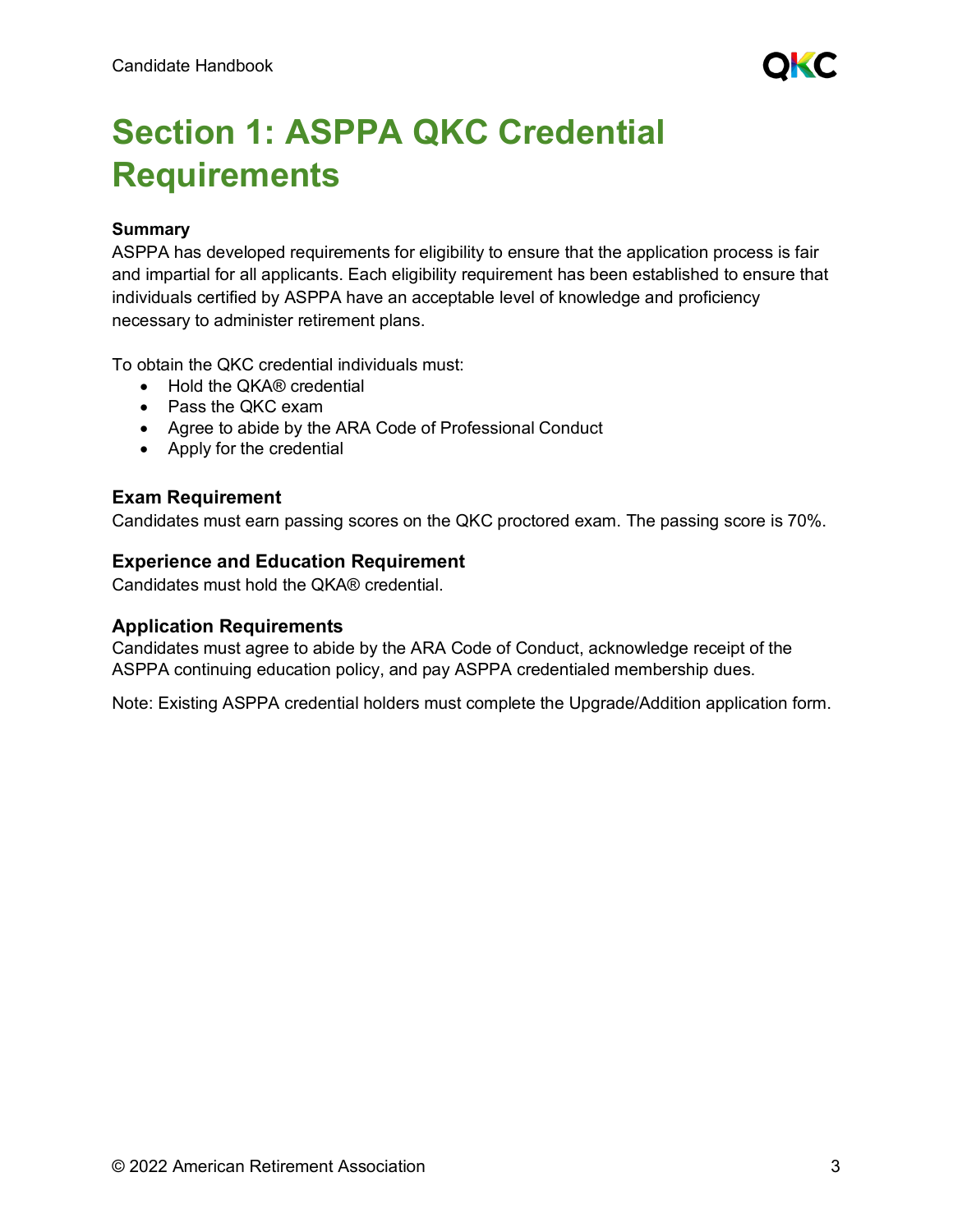

# <span id="page-4-0"></span>**Section 2: Preparing for the QKC Credential Exam**

### **Summary**

The number of hours of study needed to prepare for ASPPA examinations varies from person to person depending on the length and breadth of a person's experience in the field. Many successful candidates begin studying several months before an examination date in order to allow sufficient time to cover all the material to the proper extent.

To gain the knowledge and understanding of the material needed to pass the examination, candidates will be required to read the study guide, sections of legislation, the Internal Revenue Code (IRC), and various other government releases.

ASPPA has available study materials to help individuals prepare for the QKC exam. These include:

#### **The QKC Study Guide**

Each chapter in this study guide includes a review of key concepts and several practice exam questions to help exam candidates assess their knowledge of the material.

- Chapter 1 Plans Covering More Than One Employer and Leased Employees
- Chapter 2 Other Employer Situations
- Chapter 3 Controlled Groups and Affiliated Service Groups
- Chapter 4 Compensation
- Chapter 5 Average Benefit Test and Special Rules
- Chapter 6 Nondiscrimination
- Chapter 7 Employee Stock Ownership Plan
- Chapter 8 Fiduciary Standards
- Chapter 9 Prohibited Transactions
- Chapter 10 Distributions Upon Death and Life Insurance
- Chapter 11 Code of Professional Conduct

# **The QKC Practice Exam**

The QKC Practice Exam is designed as a study tool to help candidates master material covered in the exam.

The practice exam consists of 60 multiple-choice questions that are similar to those found on the credential exam. The practice exam can be taken an unlimited number of times. Candidates will receive feedback on answer choices as a guide for further review.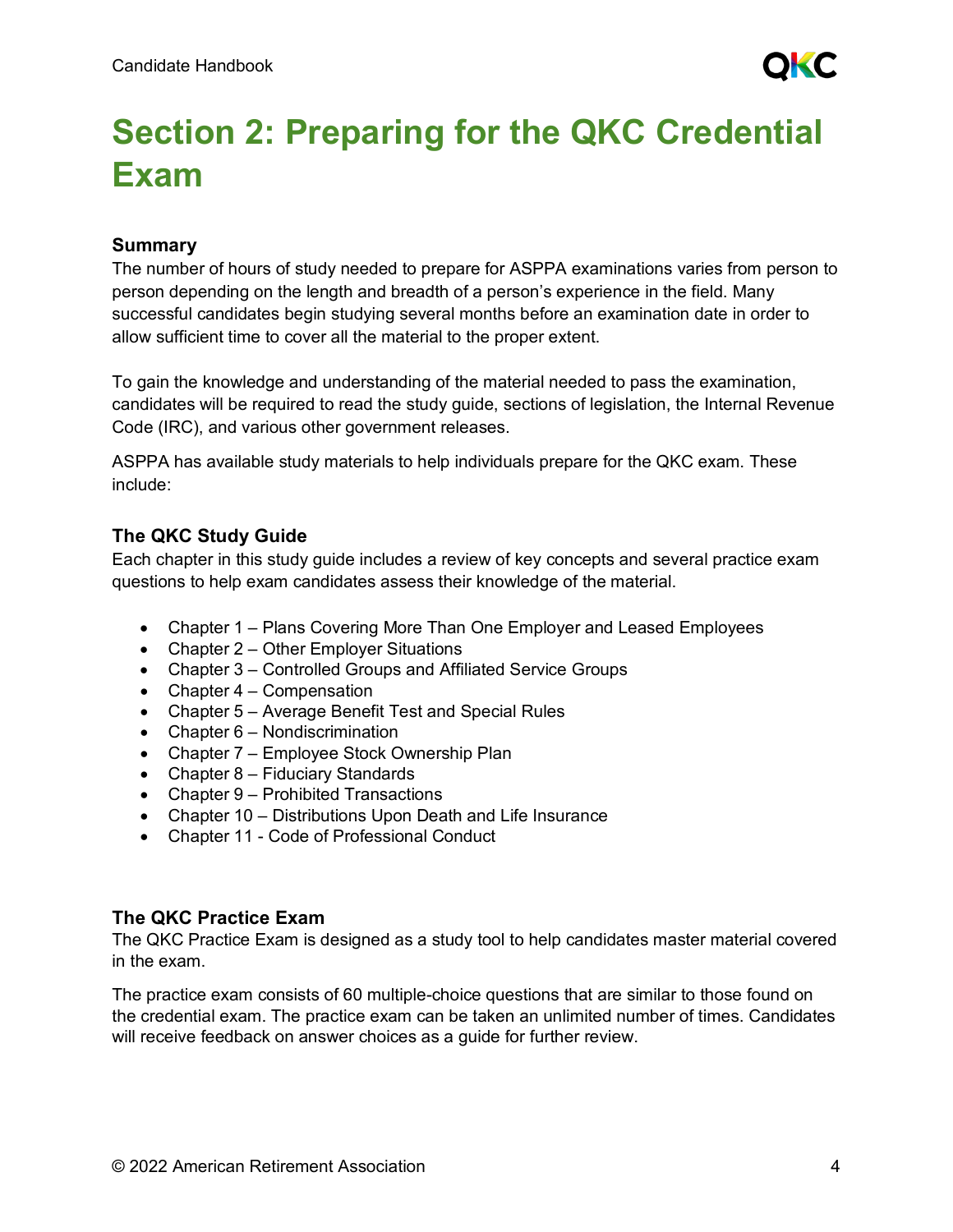# <span id="page-5-0"></span>**Section 3: Exam Administration**

#### **Exam Formats**

The QKC credential exam is delivered using a proctored online examination system. The exam consists of 55 multiple-choice questions. Candidates have a time limit of 2½ hours to complete the exam.

#### **Exam Fees**

The exam fee is \$390 for exams not purchased as part of a QKC education bundle.

#### **Delivery**

The exam is delivered using a proctored online examination system. Candidates need access to a laptop or desktop computer with webcam and microphone to participate in the online proctored exam. Candidates are provided system requirement documentation and system verification tools upon enrollment in the exams.

Candidates are permitted to use the browser-based calculator or the Windows on-screen calculator to perform calculations. Candidates may use the notes field to record results in multistep calculations. Candidates may not use cell phones, handheld calculators, or other softwarebased calculators during the exam. Using paper to take notes or perform calculations during the exam is prohibited.

#### **Exam Enrollment**

Candidates will receive enrollment notification within three business days of completing purchase of the exam. If an exam is bundled with study material delivered through the learning management system (LMS), the candidate will request enrollment in the exam through their LMS catalog once ready to access.

#### **Exam Scoring**

The final score will be reported to candidate after provisional score is reviewed and confirmed by ASPPA staff.

#### **Time Limit**

All credential exams are timed and must be completed within the allotted time. The time limit for the exam is 2½ hours. Exams cannot be paused and resumed after starting. Any exam questions left unanswered at the end of the allotted time will be counted as incorrect.

#### **Exam Results**

Candidates will receive an email from the ASPPA exam system after exam results are validated. Candidates will be directed to access the ASPPA exam system to view their exam score, review their score report, and download a certificate of completion if they have passed. For security reasons, results will not be provided over the phone or sent by fax.

#### **Exam Window**

The exam window is three complete calendar months following the date of exam enrollment. Candidates will receive written confirmation of the exam window and exam expiry date.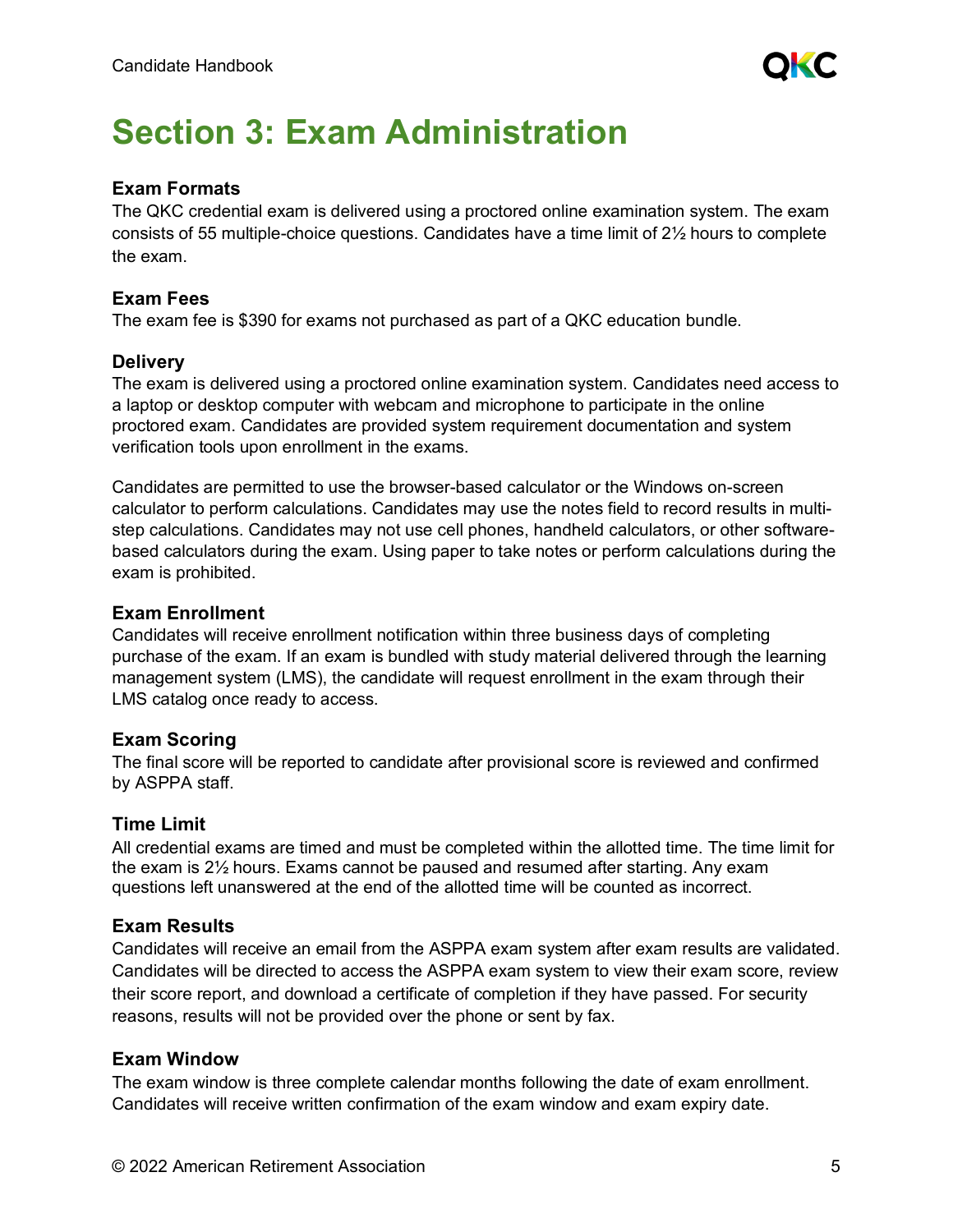

#### **Score Reports**

Candidates may request a score report upon completion and approval of the exam. Score reports will indicate how an individual performed in each topic area.

#### **Language**

The QKC credential exam is offered in English.

#### **Test Administration Modification**

Special accommodations to test administration shall be provided to candidates with a disability (as defined by Title III of the Americans with Disabilities Act) who submit with their certification application, a written explanation of their needs and appropriate documentation. Requests must be submitted no less than six weeks prior to test date to allow sufficient time for arrangements to be made on behalf of the test candidate. Requests for accommodations must be submitted in writing to [rpa@usaretirement.org.](mailto:rpa@usaretirement.org)

#### **Statement of Non-Discrimination**

ASPPA endorses the principles of equal opportunity. Eligibility criteria for examination and credentialing are applied equally to all individuals regardless of age, race, religion, gender, national origin, veteran status, or disability.

#### **Confidentiality**

ASPPA recognizes candidates' rights to control personal information. ASPPA policy is designed to safeguard this information from unauthorized disclosure. Candidates can change their contact preferences by updating personal preferences in their profiles. To protect the rights to control score distribution, exam scores are released only to the candidate and authorized ASPPA or ARA staff.

ASPPA does not release individual exam scores, except for use in research studies that preserve candidates' anonymity. Candidates' scores will always remain confidential unless authorized with the written consent of a candidate. Official statistics regarding the exam, including all question performance data, individual data, and demographic data, will be considered confidential. However, ASPPA reserves the right to publish aggregated, nonidentifying information based on such data.

#### **Exam Irregularities**

Any problems, suspected instances of cheating, alleged inappropriate examination administration, environmental testing conditions severe enough to cause disruption of the process, or any other irregularities related to test administration should be brought to the attention of ASPPA at [customercare@asppa.org.](mailto:customercare@asppa.org) All such matters will be reported, investigated and subject to further action based on policies and procedures adopted by ASPPA.

Cheating or other violations of the ARA Code of Conduct, or matters that may constitute grounds for disciplinary action, will be handled under the disciplinary procedures adopted by ARA, but other issues in examination irregularities are not subject to appeal.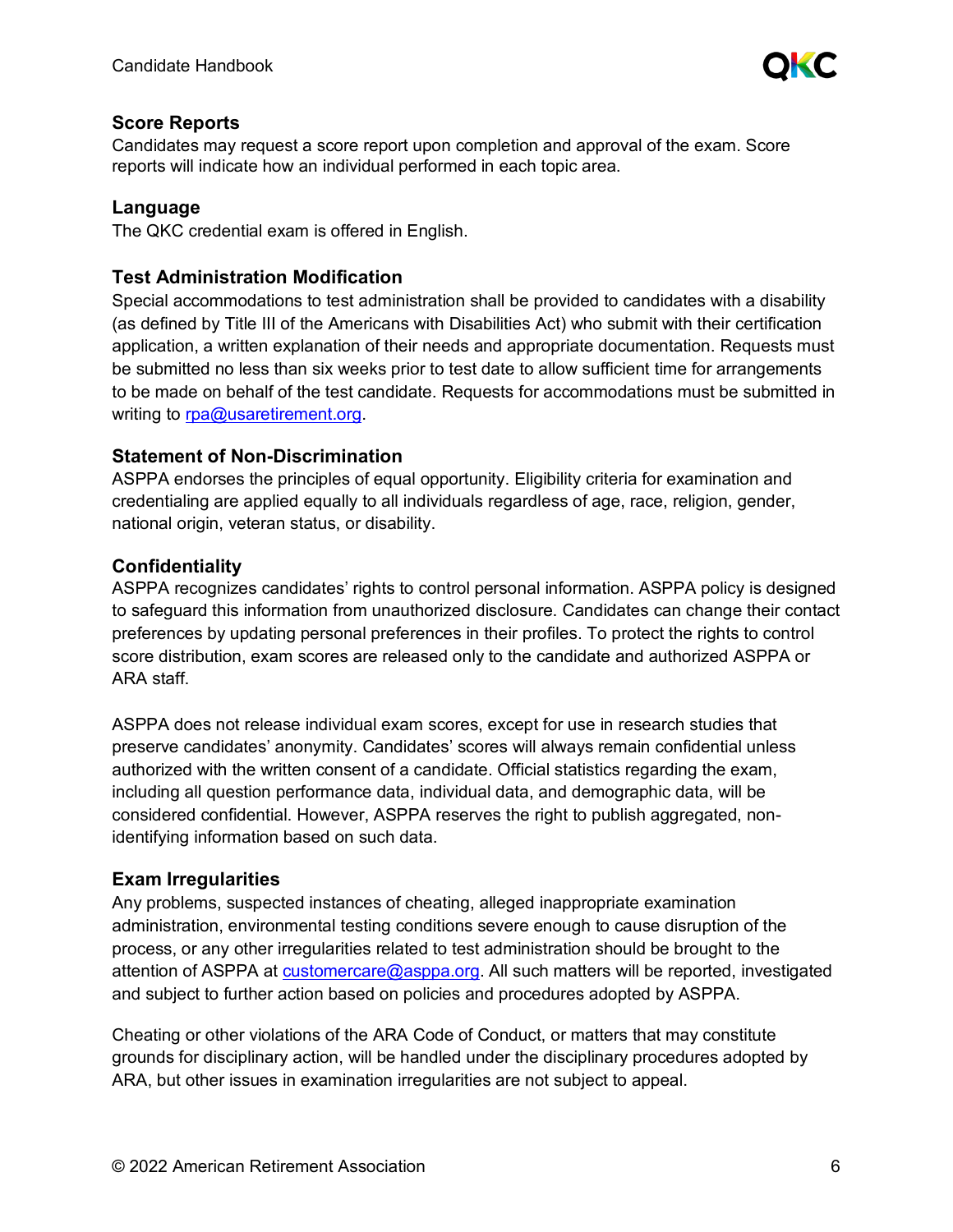

#### **Violation of Code of Conduct**

If it is determined that a candidate has violated the ARA Code of Conduct, the candidate may be barred from taking the exam for a timeframe determined by ARA.

#### **ASPPA Credential Candidate Inquiry Policy**

Candidates may submit written inquiries about ASPPA study materials and credentialing exams. Credential examination inquiries must be submitted within 30 days after the examination date

Inquiries regarding ASPPA credentialing exams must be submitted by the exam candidate. ASPPA will not review or respond to inquiries submitted on the candidate's behalf. Correspondence will be conducted in accordance with ASPPA's privacy policy contained in this handbook.

# **Exam Refund & Transfer Policy**

Fees for examinations are not refundable. The right to sit for a ASPPA examination belongs exclusively to the person named on the exam registration request. Candidates named on the exam registration request may transfer the right to another candidate. The transfer request must be submitted in writing to [accountsreceivable@usaretirement.org](mailto:accountsreceivable@usaretirement.org) not less than 15 days prior to the exam window expiry date.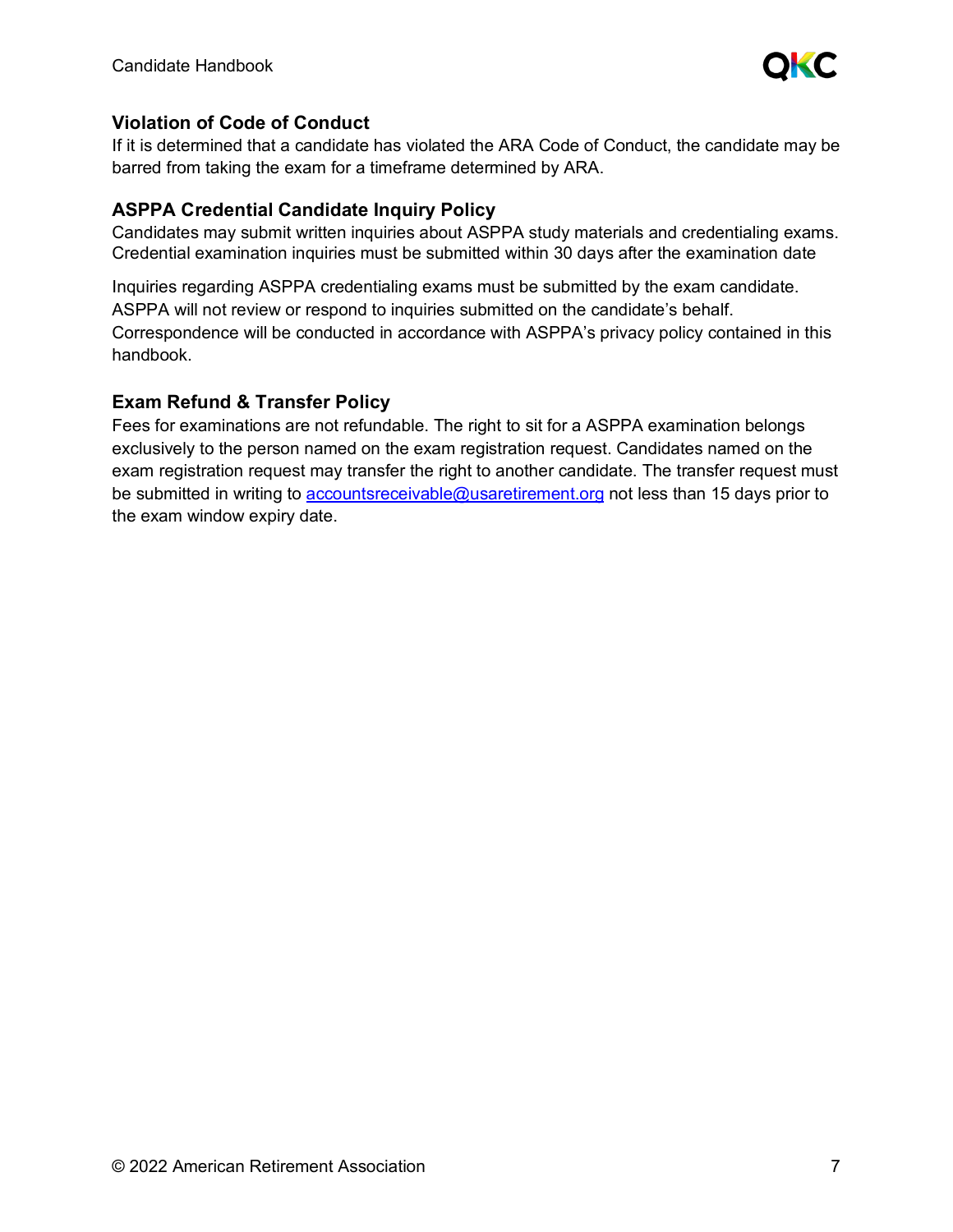

# <span id="page-8-0"></span>**Section 4: Applying for ASPPA QKC Credential Membership**

#### **Credentialed Membership Application**

Candidates who meet the qualifications described above may apply for QKC credentialed membership by completing the ASPPA Credentialed [Membership Application.](https://www.asppa.org/sites/asppa.org/files/PDFs/Membership_Applications/ASPPA_CredentialedMember_App.pdf)

#### **Membership Dues**

Initial credentialed membership dues are payable upon submission of the credentialed membership application. Annual credentialed membership dues must be paid by December 31 annually.

#### **Credential Mark Usage Policies and Procedures**

An individual who has been granted the ASPPA QKC membership may list the credential on stationery, websites, business cards and other promotional materials as:

- First name, Last name, ASPPA QKC
- First name, Last name, Qualified 401(k) Consultant
- First name, Last name, QKC

Should the credential be suspended or withdrawn for any reason, the individual must immediately cease the use of the title ASPPA QKC and acronym designation on stationery, websites, business cards, and all promotional materials.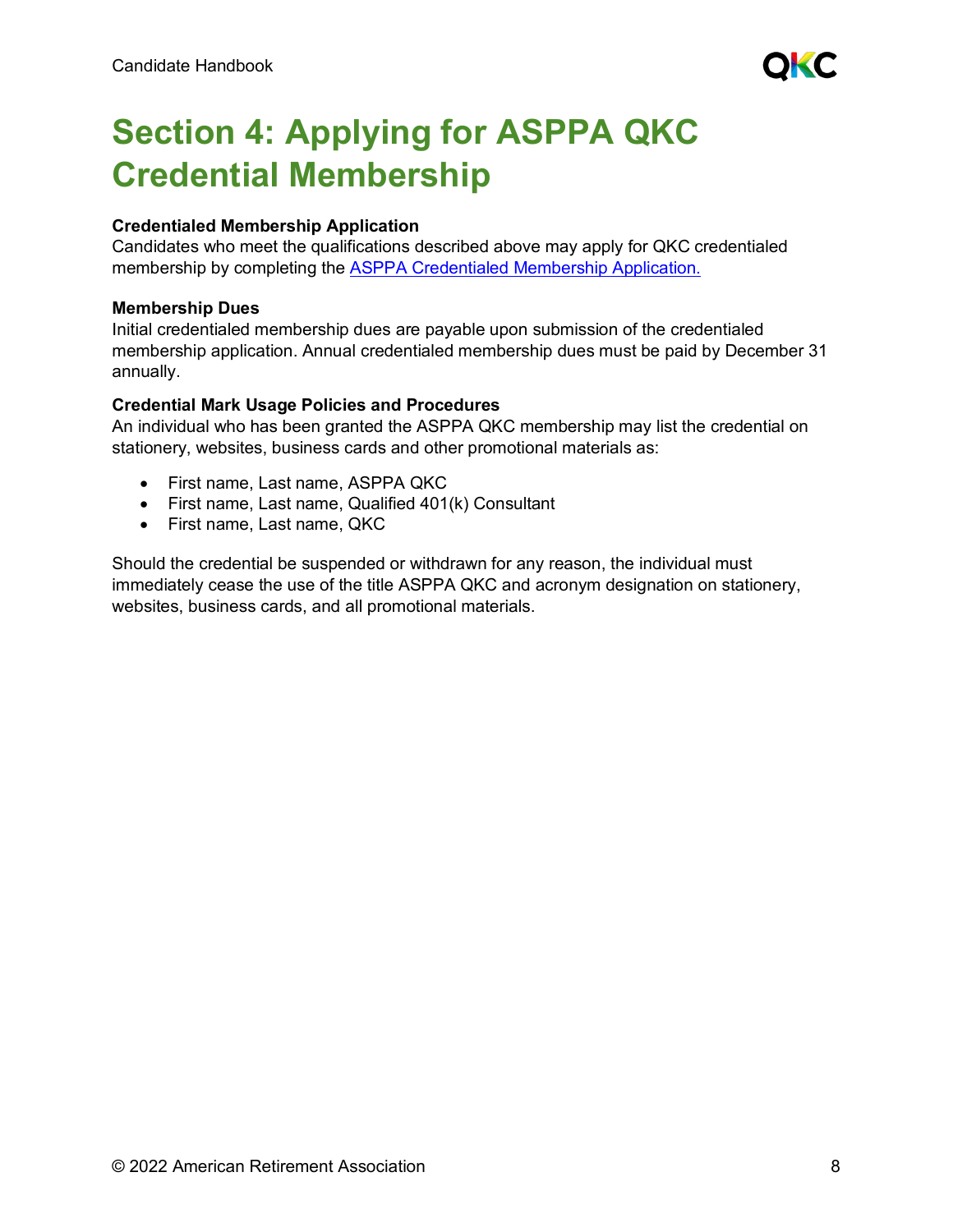

# <span id="page-9-0"></span>**Section 5: ASPPA Credential Continuing Education Requirements**

As a professional society, ASPPA recognizes the importance of the continuing educational development of its members. ASPPA has a mandatory program of Continuing Education (CE) that applies to all ASPPA credentialed members who hold an ASPPA credential, regardless of when the credential(s) were awarded.

#### **Continuing Education Requirements**

ASPPA credentialed members must complete forty (40) hours of Continuing Education (CE) every two years.

A minimum of thirty-eight (38) hours of CE must cover retirement plan (Relevant Topics) and a minimum of two (2) hours of CE must address professional ethics and the ARA's Code of Professional Conduct.

The two-year cycle begins on the first calendar day of each odd numbered year and ends on the last calendar day of the subsequent even numbered year.

#### **Continuing Education Requirement for New Designation Holders**

For designation holders that are awarded their first ASPPA designation in an odd year, the CE requirement for the CE Cycle ending the following calendar year is twenty (20) hours, including one (1) hour of CE that addresses professional ethics, such as the ARA Code of Professional Conduct.

For designation holders that are awarded their first ASPPA designation in an even year, the CE requirement for the CE Cycle ending that calendar year is zero (0) hours.

# **Continuing Education Content Standards**

Reported CE must meet the following standards to qualify for continuing education credit:

- Content must address a Relevant Topic
- Content must be developed by person(s) qualified in the subject matter.
- CE hours reported shall match the actual time on task rounded down to the nearest five (5) minute increment.
	- $\circ$  One (1.0) hour of CE is equivalent to 50 minutes of instruction or study time on task
	- $\circ$  After the first 50 minutes, CE hours may be accrued 5-minute increments where 5 minutes is equal to one tenth (0.1) CE credits.
	- $\circ$  CE will not be accepted for any event less than 45 minutes time on task. This is equivalent to a nine-tenths (0.9) CE threshold.
- CE credits must be earned and reported for the current cycle. CE credits may not be carried over from one cycle to the next.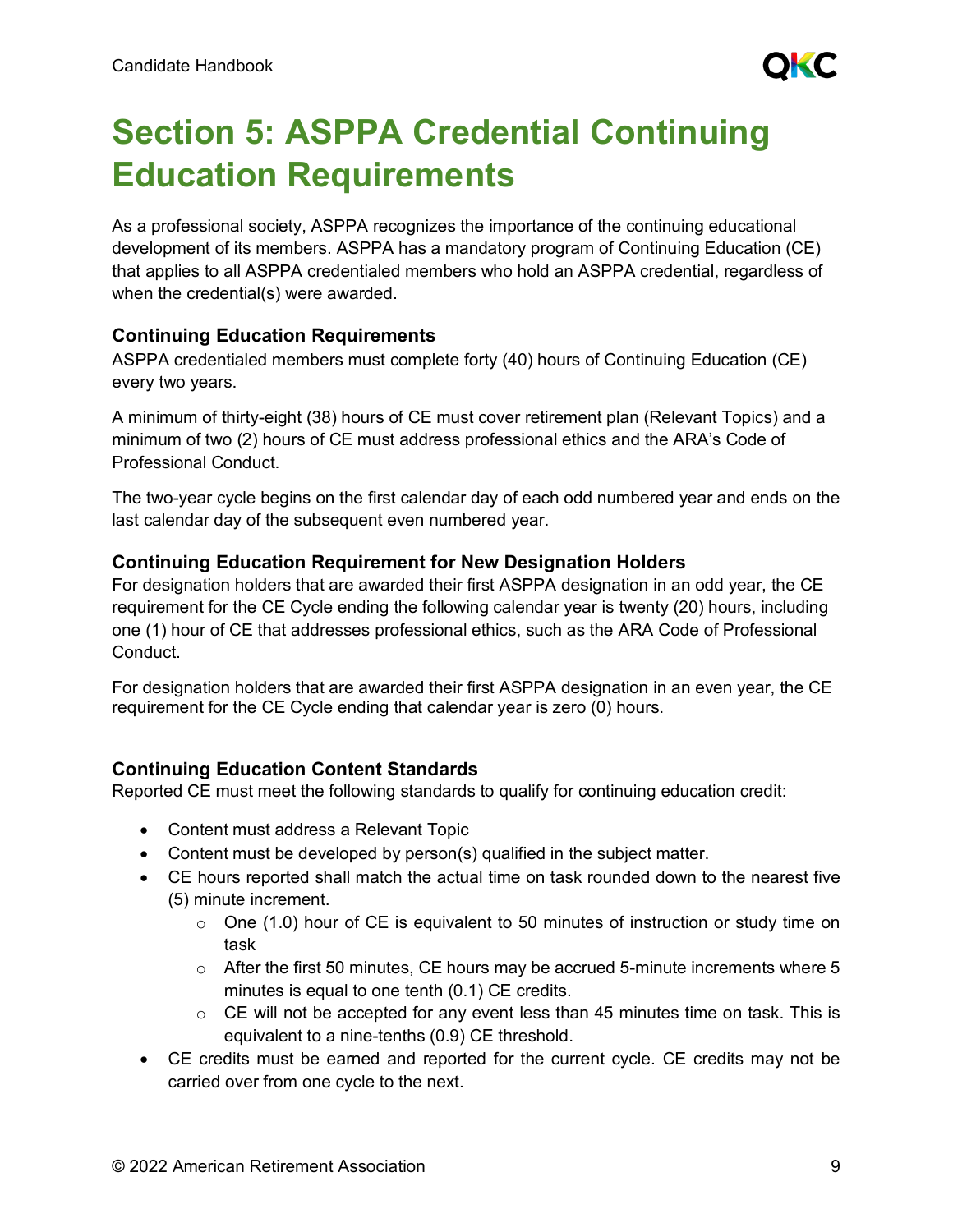

#### **Relevant Topics**

All continuing education topics that promote an ASPPA member's professional development in the retirement field qualify for ASPPA CE (including non‐technical topics such as marketing and advanced IT training). Broad categories include topics such as:

- Qualified Plans
- Nonqualified Plans
- Tax‐Exempt & Governmental Plans
- IRAs
- Actuarial Issues
- Investments & Insurance
- Participant Issues
- Business Management, Operations & Development
- Personal Development
- Technology

# **ASPPA Provided CE**

ASPPA will record CE credit for participation in ASPPA CE events. ASPPA will ensure that ASPPA provided CE meets both continuing education content standards and addresses retirement plan related acceptable subject matter.

#### **CE Earned Outside of ASPPA Sponsored Activities**

Credentialed members are responsible for reporting CE earned outside of ASPPA sponsored activities. CE earned from non-ASPPA sponsored activities must meet the requirements detailed in the "CE For Professional Activities other than ASPPA Sanctioned Events" section of this continuing education policy.

# **Failure to Comply with the ASPPA Continuing Education Policy**

Designation holders will have until March 1 of each calendar year to report CE for the prior calendar year CE cycle. ASPPA provided CE earned prior to March  $1<sup>st</sup>$  of each calendar year may be applied to the CE reporting cycle for the prior calendar year. In no case will CE be recorded for more than one CE reporting cycle.

If the failure to comply with the ASPPA Continuing Education Policy results from the audit of thirdparty CE, the designation holder will have 60 days from the date of notification to correct the deficiency.

#### **Failure to Renew ASPPA membership**

Designation holders are expected to remain ASPPA members in good standing and make timely payment of any designation maintenance fee that may be required by ASPPA. Failure to pay any required fees by March 1 of each calendar year will result in suspension of the designation.

# **Violation of the ARA Code of Professional Conduct**

Suspension and or revocation of designations due to actual or reported violation of the ARA Code of Professional Conduct is addressed in the ARA Code of Conduct Disciplinary Procedures.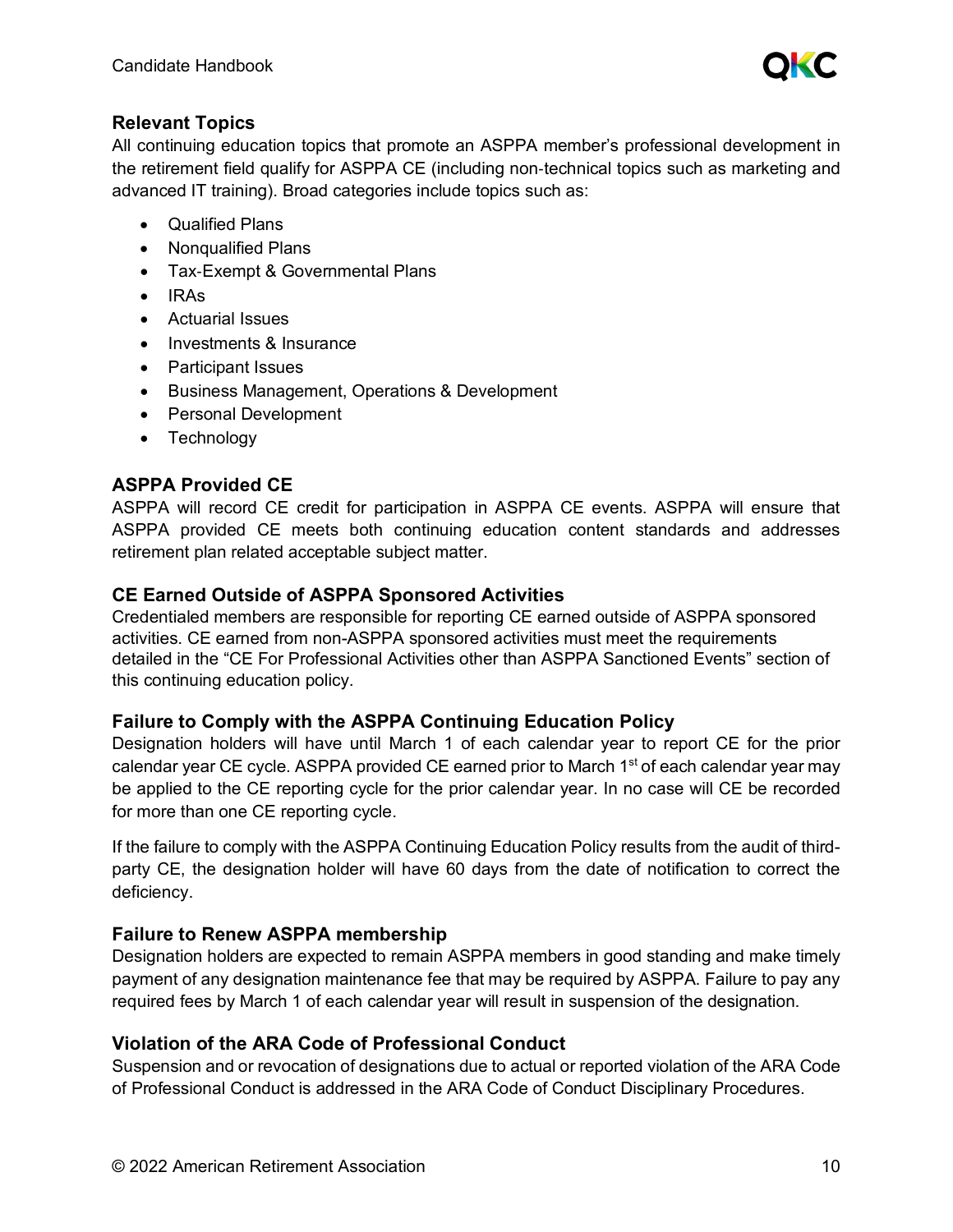

#### **Suspension of Designation**

ASPPA designations may be suspended for the following reasons

- Failure to comply with the ASPPA Continuing Education Policy
- Failure to renew ASPPA membership or ASPPA credential maintenance fee as applicable
- Violation of the ARA Code of Professional Conduct

#### **Revocation of Designation**

The designation will be revoked for designation holders who do not the correct deficiency or deficiencies that initiated the suspension of the designation.

#### **Reinstatement**

Reinstatement may be granted if the following conditions are met:

- The reinstatement application is submitted with payment of all membership fees
- Documentation is provided demonstrating completion of required 40 CE (including two Ethics) in the 24 months preceding submission of the application

#### **CE For Professional Activities other than ASPPA Sanctioned Events**

#### Qualified CE Provider

Credentialed members may report continuing education credit earned from the following entities

- Nationally recognized professional society or other nonprofit association
- College or university
- Government agency
- Nationally recognized commercial enterprises
- Employer of the credentialed members

There is no pre‐approval process for Qualified CE Providers.

#### Training Programs and Study Groups

Credentialed members may report continuing education credit for training programs and study groups sponsored by a Qualified CE Provider.

#### Qualified CE Provider Records and Reporting Requirements

Credentialed members may only report continuing education credit from Qualified CE Providers that satisfy the following criteria:

- Provider must verify attendance and time on task.
- Subject matter covered at the program must cover a relevant topic as defined in the ASPPA CE policy.
- The computation of CE credit is based on 50 minutes equals 1 CE credit.
- A maximum of 25 CE credits is allowed per event, training program, or study group.
- A detailed outline of the program topic(s) must be provided to each attendee.
- Written attendance verification with CE amount (or minutes attended) must be provided to each ARA attendee.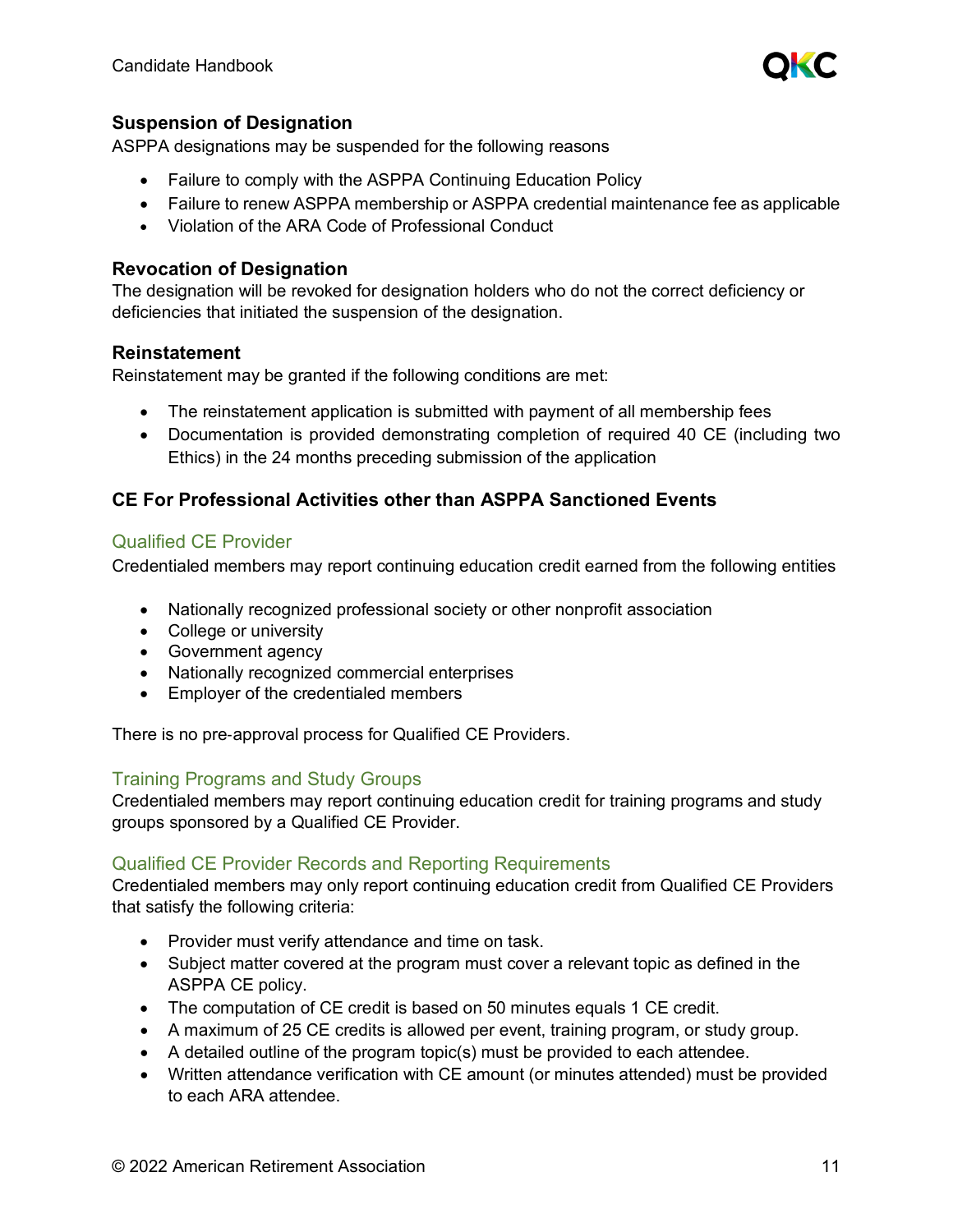

#### Other Professional Activities

ASPPA credentialed members may report continuing education credits for the following activities:

**Serving as a speaker** at any professional meeting where subject matter covers relevant topics. Credentialed members may report 4 CE credits for each 50‐minute speaking session and 1.5 CE credits for each speaker panel.

**Publishing an article** on a relevant topic in a nationally recognized publication. Credentialed members may report 1 CE credit for each 50-minute period of preparation time up to a maximum of 10 CE credits for published document.

**Serving as an instructor** for ASPPA or a Qualified CE Provider. Credentialed members may report 4 CE credits for each 50‐minute period of instruction.

#### **Compliance and Audit**

The audit of CE earned outside of ASPPA sanctioned events is conducted for the benefit of all ASPPA designation holders. The CE audit process demonstrates ASPPA's ongoing commitment to professionalism and the integrity of its program. The CE audit process helps ensure compliance with the CE policy, but more importantly, will help ASPPA identify opportunities to continuously improve the CE program.

#### **The Audit Process**

ASPPA will conduct an audit of reported third party CE. The audit will encompass a randomly selected representative sample of designation holders who reported third party CE the prior cycle.

Designation holders who are randomly selected for the CE audit will be asked to provide suitable documentation to substantiate that the reported CE meets the Continuing Education Content Standards. In general, the documentation must demonstrate that:

- The content was developed by a subject matter expert with expertise pertinent to the subject matter
- Time on task for the CE credit awarded
- Successful completion or participation

The designation holder subject to audit will also be asked to provide a description of the CE session for any third-party CE reported to satisfy the ethics or retirement plan related acceptable subject matter.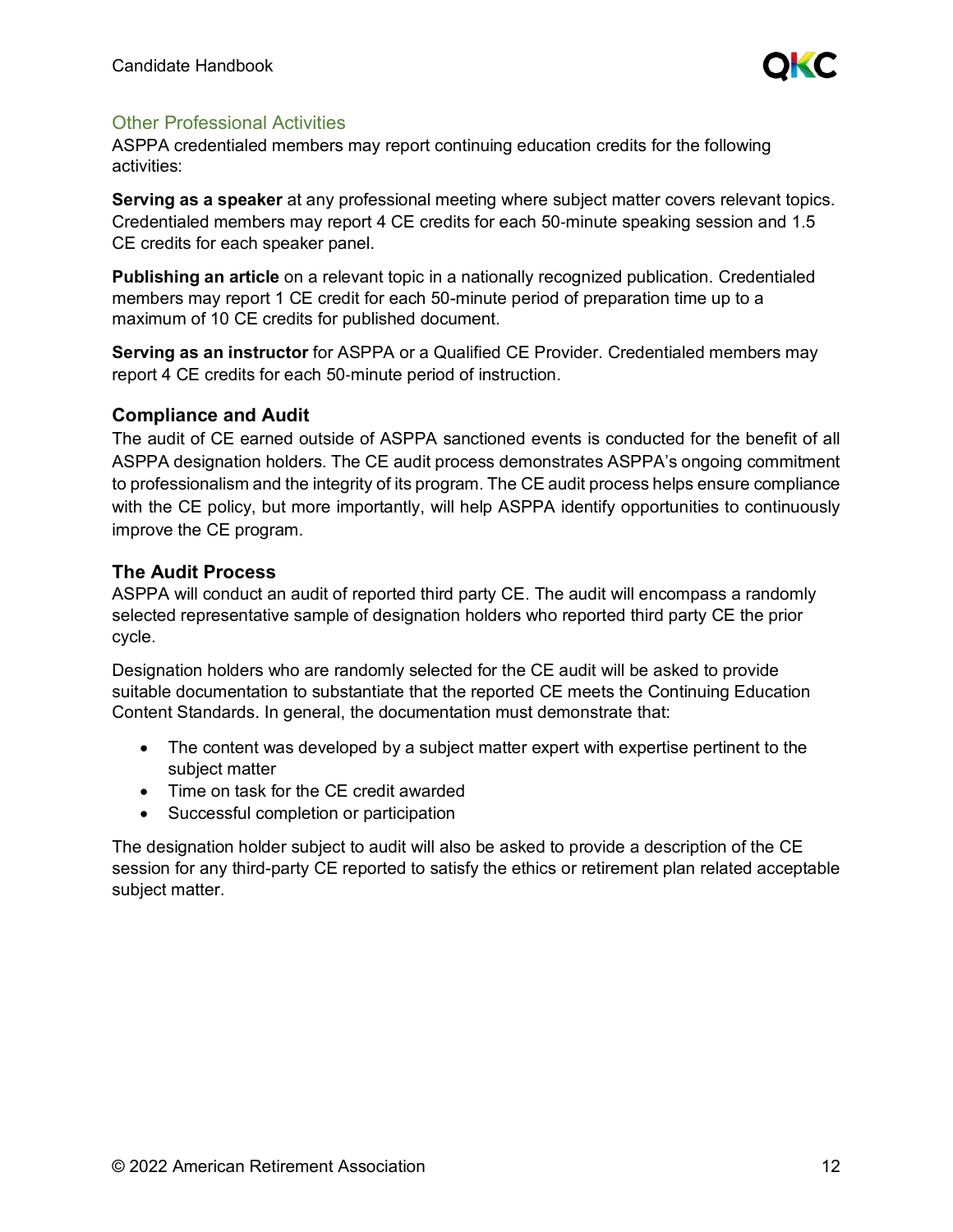

# <span id="page-13-0"></span>**Section 6: ASPPA QKC Exam Outline**

#### **Leased Employees (7%)**

- 1. Describe a multiple employer plan and describe its impact on plan administration.
- 2. Identify a multiemployer plan and its impact on plan administration.
- 3. Describe the four requirements that must be met to treat an individual as a leased employee under IRC §414(n).
- 4. Compare the treatment of leased employees in a recipient client organization's single employer plan to that in a multiple employer plan sponsored by the leasing organization.

#### **Other Employer Situations (7%)**

- 1. Discuss the characteristics of different types of business entities.
- 2. Calculate compensation for purposes of contribution allocation to a self-employed person.
- 3. Describe what a QSLOB is and how it impacts the plan's testing.
- 4. Identify the six safe harbor tests that a QSLOB can use to satisfy the administrative scrutiny test.

#### **Controlled Groups and Affiliated Service Groups (13%)**

- 1. Discuss the impact of controlled group status when applied to the qualified plan requirements.
- 2. Differentiate between a brother-sister controlled group and a parent subsidiary group.
- 3. Explain the attribution rules applicable to controlled groups under IRC §1563, including exceptions to spousal attribution.
- 4. Determine whether a controlled group exists.
- 5. Discuss the impact of affiliated service group status when applying the qualified plan requirements.
- 6. Determine whether an organization is a service organization, a professional service organization or an FSO.
- 7. Determine whether an organization is a management organization based on the type and degree of services performed.
- 8. Explain the attribution rules applicable to affiliated service groups under IRC §318. Determine whether an ASG exists under IRC §414(m).

#### **Compensation (7%)**

- 1. Compare the definitions of compensation under IRC §§415 and 414(s).
- 2. Explain when a plan's definition of compensation is subject to nondiscrimination testing.
- 3. Calculate the compensation nondiscrimination test.
- 4. Determine the impact of short plan years and short tax years on deduction limits.
- 5. Determine the deduction limits as they apply to overlapping defined benefit/defined contribution plans.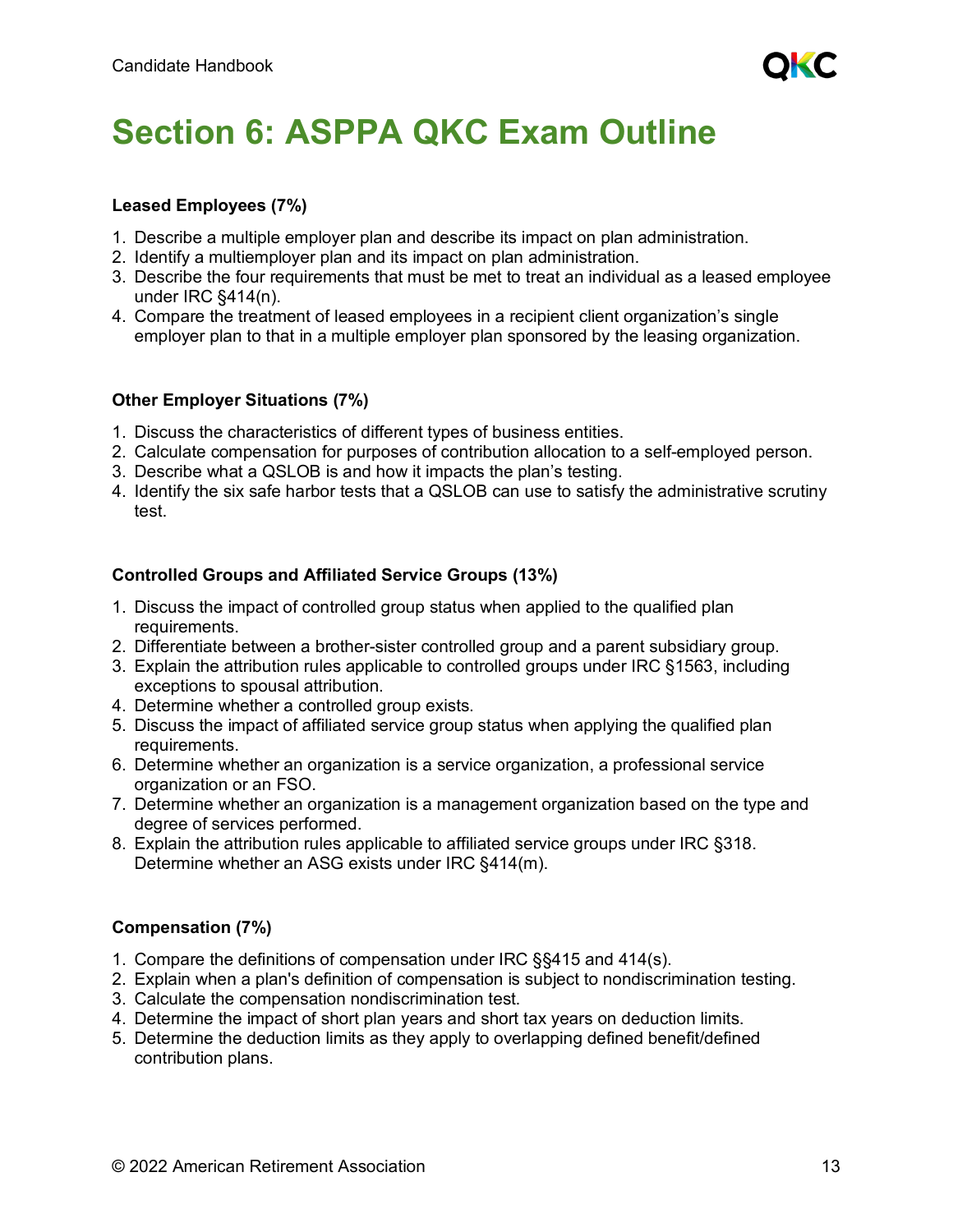

#### **Average Benefit Test and Special Rules (11%)**

- 1. Identify the components of the average benefit test and be able to demonstrate such testing.
- 2. Determine which plans or components of a plan may or must be aggregated or disaggregated for minimum coverage purposes.
- 3. Explain the otherwise excludable rules regarding coverage testing.
- 4. Describe how mergers, acquisitions and spin-offs affect coverage testing.
- 5. Identify the three simplified procedures for establishing employee data for testing coverage in a plan year.
- 6. Determine the impact of leased employees on coverage testing.
- 7. Determine corrections that can be made when a plan does not satisfy coverage requirements.

#### **Nondiscrimination (13%)**

- 1. Determine when an IRC §401(a)(4) general test calculation might be needed.
- 2. Describe allocation rate group testing and determine allocation rate groups.
- 3. Describe the concept of cross-testing and determine EBARs.
- 4. Describe the gateway test, determine when it is required and calculate the test.
- 5. Discuss the interaction of coverage testing under IRC §410(b) and nondiscrimination testing under IRC §401(a)(4).
- 6. Identify aggregation, disaggregation and restructuring issues associated with nondiscrimination testing.
- 7. Describe a plan's benefits, rights and features and explain the testing of such features for current and effective availability.
- 8. Determine corrections that can be made when a plan does not satisfy nondiscrimination requirements.

#### **Employee Stock Ownership Plans (ESOPs) (13%)**

- 1. Discuss the reasons a plan sponsor might establish an ESOP.
- 2. Describe the key features of a stock bonus plan.
- 3. List the primary characteristics of an ESOP.
- 4. Explain the rules regarding an IRC §1042 election, including allocation restrictions.
- 5. Explain the requirement to allow participants to request a distribution in the form of stock, and how net unrealized appreciation is calculated.
- 6. Determine which participants are eligible to diversify their accounts, and be able to demonstrate a diversification calculation.
- 7. Explain the special rules regarding plan operation and administration of a leveraged ESOP.
- 8. Compare ESOP rules and reporting requirements for a plan sponsored by an S corporation versus a C corporation.
- 9. State the mechanics of the IRC §409(p) rules and how they impact an S-Corporation ESOP.

#### **Fiduciary Standards (7%)**

- 1. Determine whether an individual is a fiduciary and identify the parties who serve as fiduciaries.
- 2. Discuss fiduciary duties and responsibilities and describe the standards for fiduciary conduct.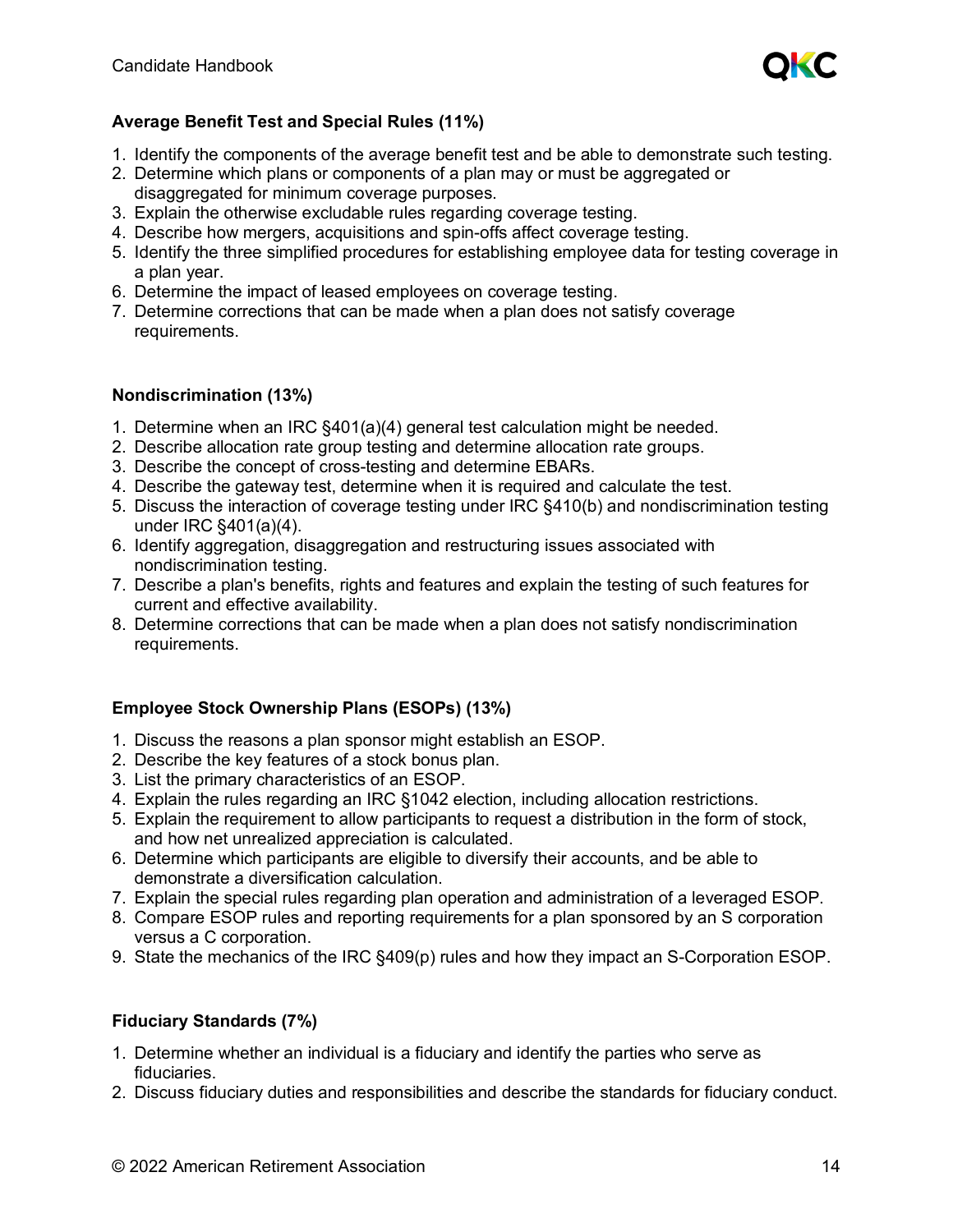

- 3. List the factors that a fiduciary should consider when choosing a service provider.
- 4. Identify the actions which may result in fiduciary liability.
- 5. Identify the consequences and sanctions associated with a breach of fiduciary duty.

#### **Prohibited Transactions (13%)**

- 1. Identify a disqualified person.
- 2. Identify a party-in-interest.
- 3. Illustrate a prohibited transaction.
- 4. Explain how a class exemption differs from an individual exemption and describe the major class exemptions.
- 5. Describe and calculate the penalties applicable to prohibited transactions, including first and second tier taxes.
- 6. Identify the form required to transmit the prohibited transaction excise taxes to the IRS and its due date.
- 7. Identify who is a covered service provider under the fiduciary fee disclosure regulations.
- 8. Explain the consequences for failing to make required fiduciary fee disclosures.

#### **Distributions Upon Death and Life Insurance (7%)**

- 1. Identify the information that must be provided to a participant in the required notice for a distribution to occur, and whether consent is required.
- 2. Identify the impact of the repeal of DOMA on the definition of spouse for various plan purposes, including attribution rules, definition of HCE, definition of key employee, distribution, and beneficiary purposes.
- 3. Explain how insurance works in a defined contribution, including the calculation of death benefits.
- 4. State the applicable limits on the amount of life insurance in a defined contribution plan.

# **ASPPA Code of Professional Conduct (2%)**

1. Demonstrate knowledge of the provisions of the ASPPA Code of Professional Conduct.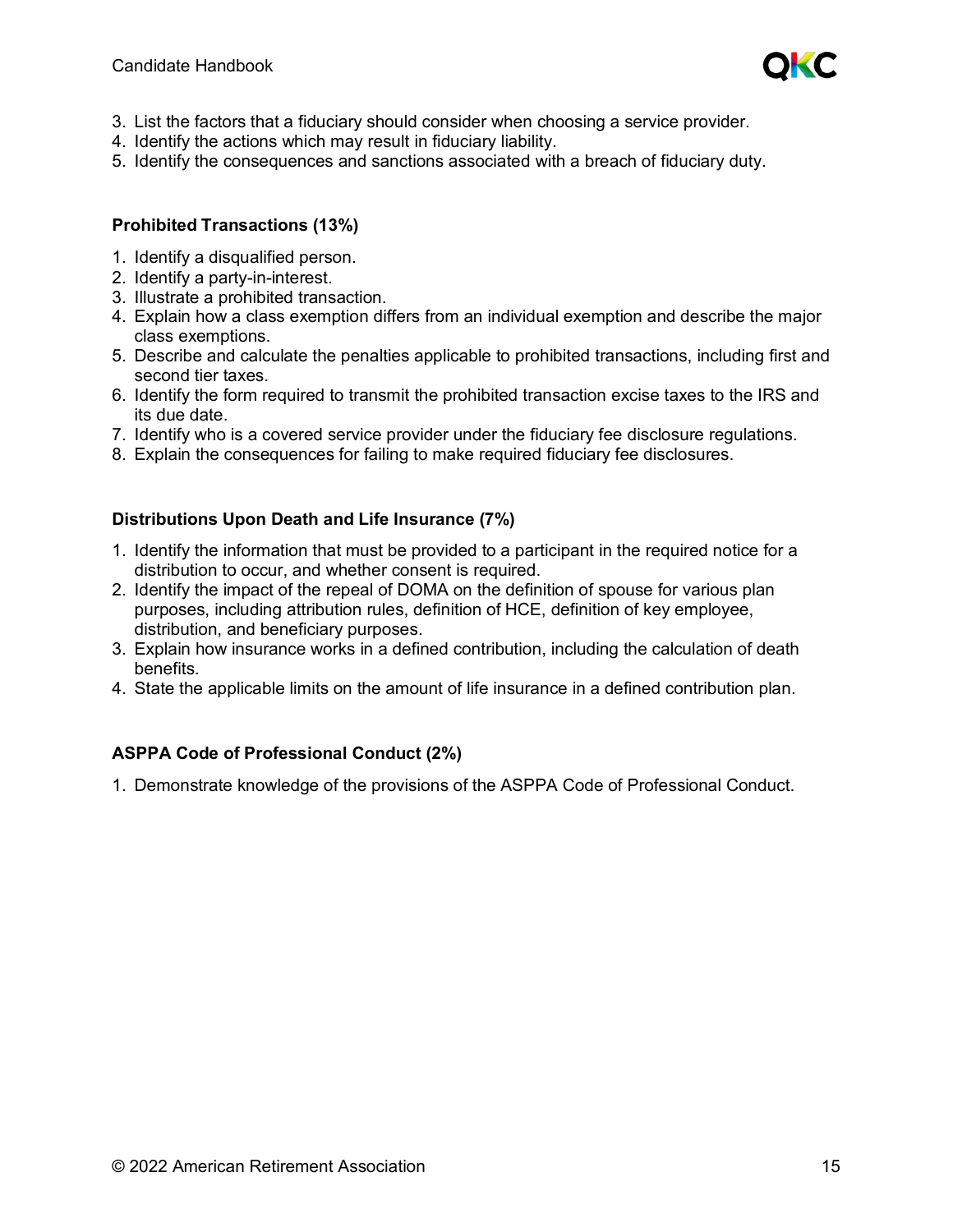# <span id="page-16-0"></span>**Section 7: ASPPA Examination Policy**

ASPPA's Retirement Plan Academy (RPA) exams include proctored credential exams, online certificate exams, and online exams for the CPC Modules. The following are considered credential exams: QKA1, QKA2, QKC, QPA, and CPC. The following are considered certificate exams: RPF and DB-A. The exam policies and requirements differ for credential and certificate exams.

# **Online Credential Exam Policy**

- **Enrollment:** Candidates will receive enrollment notification within three business days of completing purchase of the exam. If an exam is bundled with study material delivered through the learning management system (LMS), the candidate will request enrollment in the exam through their LMS catalog once ready to access.
- **Online Proctoring:** ASPPA credential exams are administered online using live and automated proctors. Proctored online exams can be taken at home using a computer equipped with a webcam and microphone. Any irregularity or suspected violation of exam standards of conduct (see below) will be investigated and may result in disciplinary action.
- **Identification Requirement:** All candidates must use their webcam to take a photo of themselves prior to starting the exam. The photo should show the candidate's full face in neutral lighting so the candidate's identity can be confirmed. The candidate must also present their photo ID during the online exam check-in process to confirm their identity. Candidates may present their photo ID in front of the webcam or prepare a scanned copy of the ID to be submitted during the check-in process. Passports, driver's licenses, identification cards, and other government-issued photo IDs are acceptable.
- **Time Limit:** All credential exams are timed and must be completed within the allotted time. Exams cannot be paused and resumed after starting. Any exam questions left unanswered at the end of the allotted time will be counted as incorrect.
- **Exam Results:** Candidates who complete credential exams will be able to view their pass/fail results within three business days. After three business days, candidates will be able to view a report and, if successfully completed, download a certificate of completion.
	- $\circ$  CPC exams are essay-based and graded by a team of expert graders. CPC Exam results will be emailed to candidates directly approximately 8-10 weeks after the exam date.
- **Exam Grading:** Most credential exam results will include a numerical percentage score and Pass/Fail status.
	- $\circ$  For the CPC exam a score of 9, 8 or 7 (passing grade) or 6, 5 or "N" (failing grade) is provided instead of a percentage score. A score of "N" indicates that the candidate's performance was below the minimum acceptable standards. Raw scores, spreads between scores, pass marks, pass percentages and copies of questions are not released. The score report indicates "needs work" for any topic where the candidate scored less than 70%. Each exam has different topic weightings, so it is possible for a candidate to receive "needs work" in several areas and still pass the exam. Conversely, the candidate could receive "needs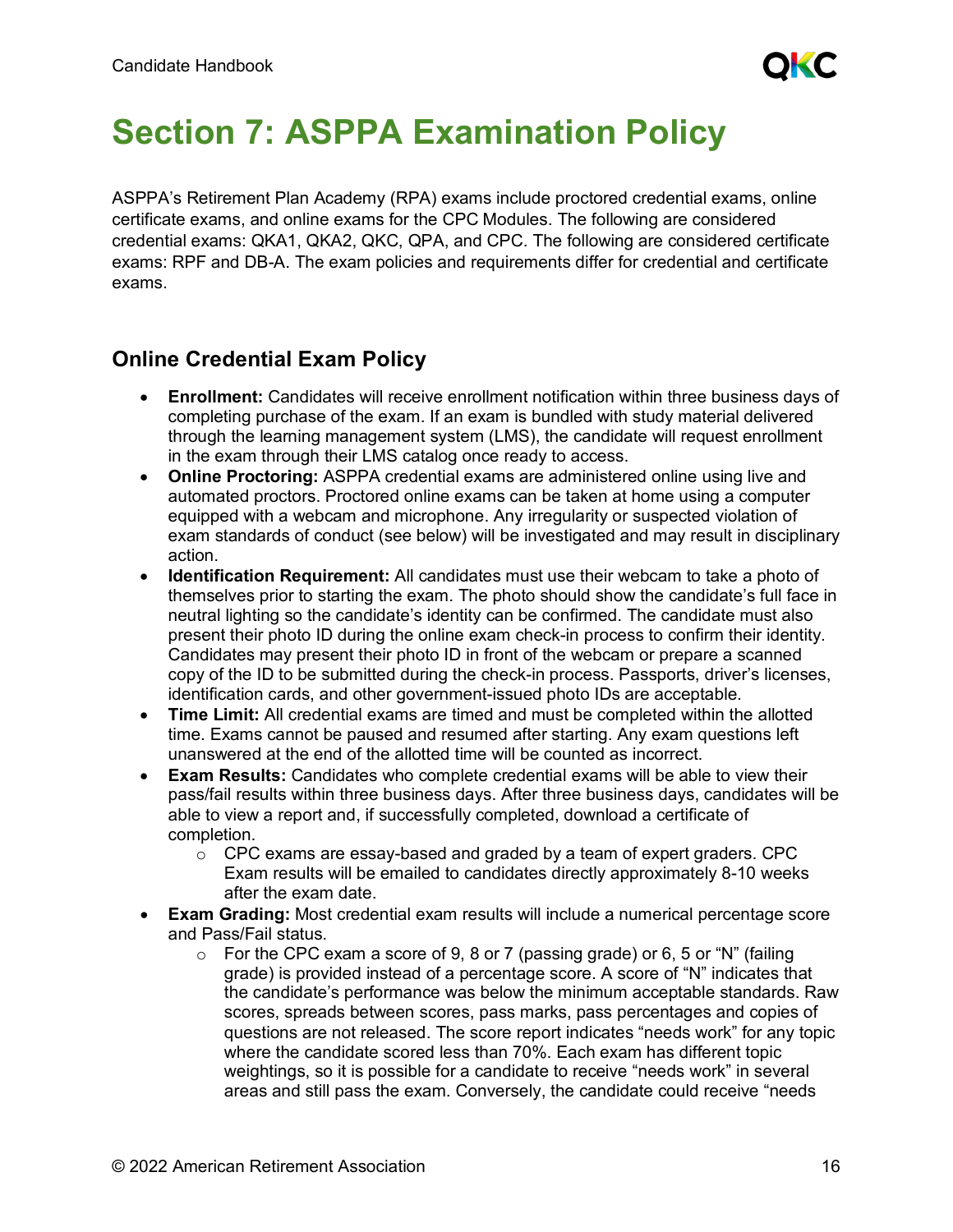

work" in only a few areas and still fail the exam if those topics comprised the majority of the exam.

# **Online Certificate Program Exam Policy**

ASPPA's Certificate program exams are not proctored. They are open-book online exams. Each consists of multiple-choice and true/false questions. Upon completion of a certificate program exam, a candidate will receive an immediate score and feedback/summary report. The summary report will provide the candidate with the exam questions, their responses, and which questions were answered correctly or incorrectly. It is strongly recommended that the candidate print the results for their records. ASPPA will not keep or provide records of certificate program online exams to candidates.

In general, two attempts on each certificate exam are permitted per purchase. Candidates are only required to pass one attempt. If a candidate's first attempt is unsuccessful, a second attempt will be available in the Learning Management System (LMS) during the 180-day access period. For example, if a candidate registers for the Retirement Plan Fundamentals exam and fails, they can retry the exam. If a candidate fails both attempts of the exam, the candidate must purchase the exam again.

# **CPC (Consulting) Modules**

Each CPC module includes an online exam which consists of 20 multiple-choice questions. Only one exam attempt is permitted per CPC module purchase. If candidates are not successful in their first attempt, they are required to repurchase the module. If candidates fail one or more CPC modules, they can still complete the CPC proctored exam and other CPC modules. All required CPC modules and the proctored CPC exam must be completed prior to applying for the CPC credential, but the modules and exam can be completed in any order.

# **Study Time**

The number of hours of study needed to prepare for ASPPA exams varies depending on the length and breadth of the candidate's experience. Many successful candidates begin studying several months before attempting their exam to cover all the material to the proper extent. As in other professional exam programs such as law exams, enrolled actuary exams, and CPA exams, it is not unusual for candidates to require multiple attempts before passing.

# **ASPPA Exam Sunset Provision**

The ASPPA Board of Directors adopted an eight-year sunset provision that took effect January 1, 1998 and applies to all ASPPA-sponsored exams. The provision (revised on June 28, 1998) now reads: "Credit for successful completion of an ASPPA-sponsored exam needed to attain an ASPPA credential (e.g. QKA®) will expire six months past the eighth anniversary of the exam date." For example, if a candidate passes RPF-1 and RPF-2 on June 1, 2015, and DC-1, DC-2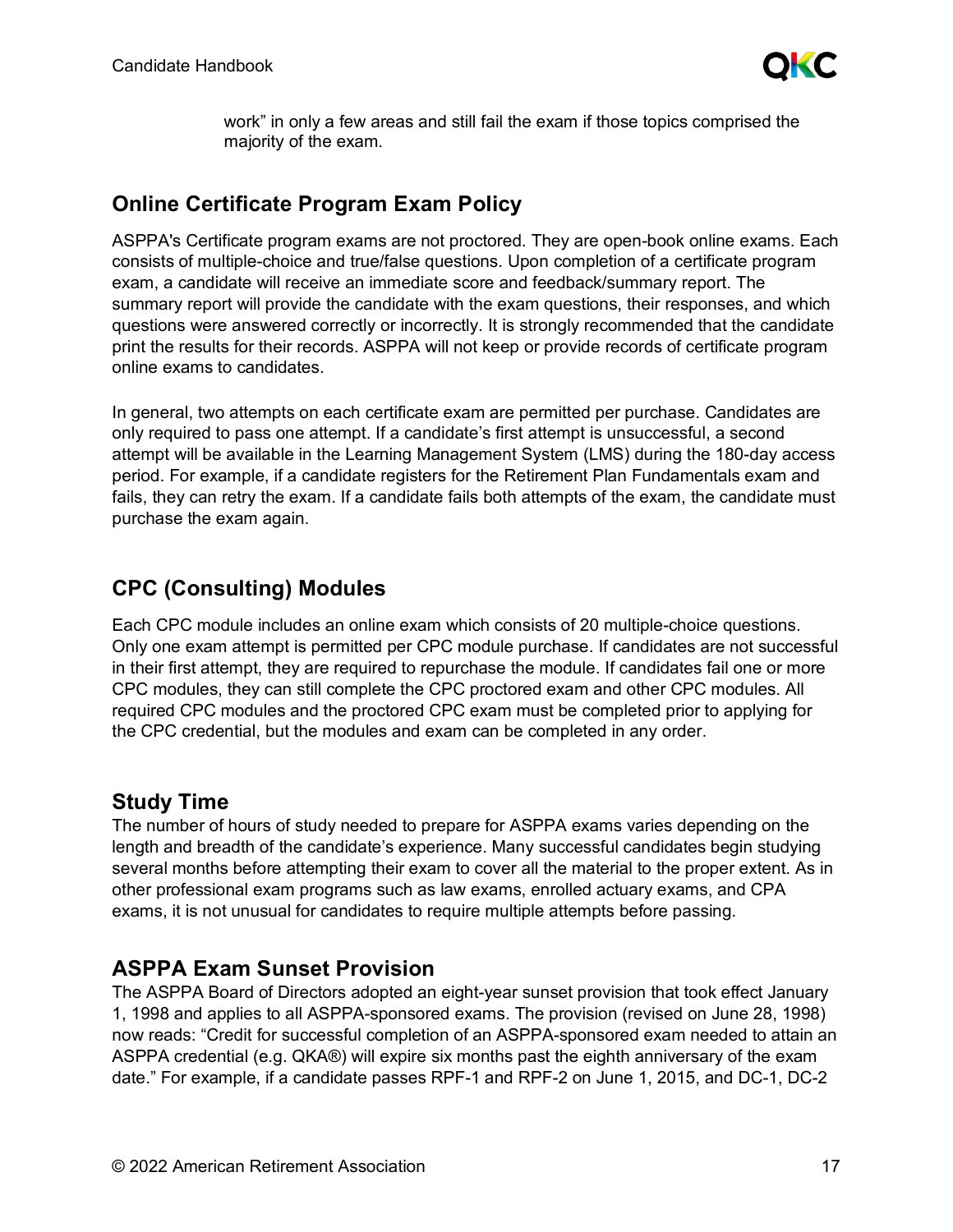

and DC-3 in 2016, and DB in 2017, application for the QPA credential must be made by December 1, 2023, or the RPF-1 and RPF-2 exams will become invalid.

For candidates who are ASPPA credentialed members and have met ASPPA's continuing education (CE) requirements for each CE cycle (including reinstatements) since the exam date, the sunset provision does not apply.

If the candidate is not currently a credentialed member, they may receive credit for sunsetinvalidated exams and receive his/her credential by completing one of the following:

- 1. The candidate must provide documentation of having earned 40 ASPPA CE credits (including 2 hours of Ethics) within the 24 months immediately preceding the date of the application for credentialed membership; or
- 2. The candidate must retake and pass the invalidated exams within eight years of the oldest valid exam.

# **Additional Exam Policies**

- **Lost Exams:** In the unlikely event of the loss or destruction of a completed exam, the exam fee will be refunded. ASPPA can assume no other obligation and candidates must take all exams with this understanding.
- **Special Requirements:** It is ASPPA's intent to accommodate candidates who have physical, visual, hearing, or other special needs. Specify any accommodation(s) you require during exam registration and notify Customer Care of your needs.
- **Retention Policy:** Exam records are retained for two years. After two years, exam records will be destroyed.
- **Exam Refund & Transfer Policy:** Fees for exams are not refundable. The right to sit for an ASPPA exam belongs exclusively to the person named on the exam registration. That person may transfer the right to someone else. However, the transfer must be in writing from the original registrant and must be received no later than the final registration date.
- **Exam Copyright:** ASPPA exam questions are subject to copyrights owned by the association. Any reproductions, retransmissions, or republication of all or part of any exam question is expressly prohibited, unless the association has expressly granted its prior written consent to so reproduce, retransmit, or republish the material. All other rights are reserved.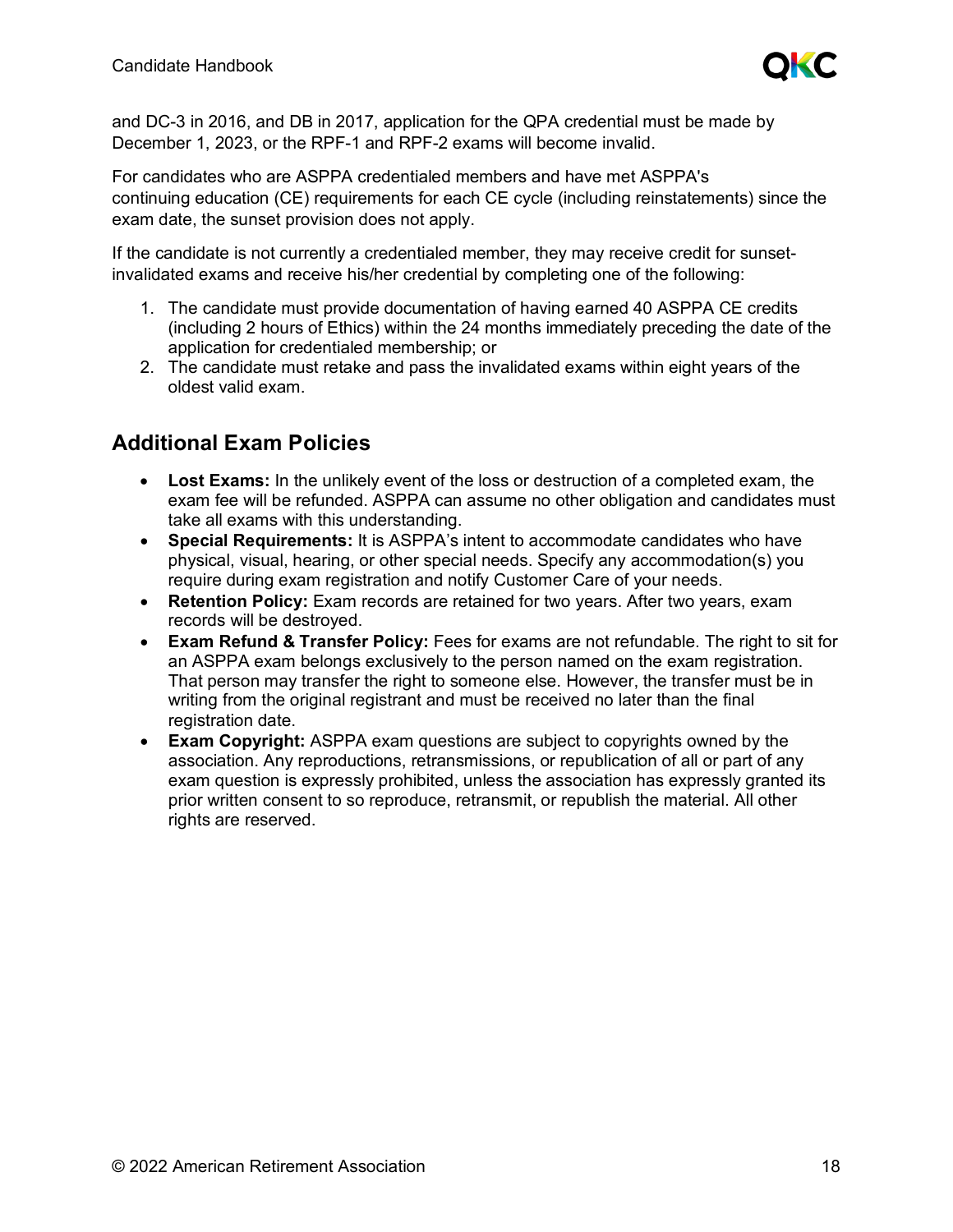

# <span id="page-19-0"></span>**Section 8: ARA Code of Professional Conduct**

The purpose of this Code of Professional Conduct ("Code") is to identify the professional and ethical standards with which a member must comply to fulfill the Member's responsibility to the American Retirement Association and its affiliate organizations, other Members, and the public. Members are required to adhere to the high standards of conduct, practice, and qualification set forth in this Code.

#### **1. Definitions**

- Actuary: an individual who is a Member of the American Retirement Association and holds an MSPA or FSPA from the ASPPA College of Pension Actuaries or an actuarial credential from another organization that is a member of the International Actuarial Association (IAA) or is an enrolled actuary in good standing with the Joint Board for the Enrollment of Actuaries.
- Advertising: all communications by whatever medium, including oral communications, which may directly or indirectly influence any person or organization to decide whether there is a need for Professional Services or to select a specific person or firm to perform such services.
- Confidential Information: information not in the public domain of which the Member becomes aware during the course of rendering Professional Services to a Principal. It may include information of a proprietary nature, information which is legally restricted from circulation, or information which the Member has reason to believe that the Principal would not wish to be divulged.
- Credential: a membership designation (e.g., Certified Pension Consultant; Member, Society of Pension Actuaries; or Associated Professional Member) conferred by American Retirement Association.
- Law: statutes, regulations, judicial decisions, and other statements having legally binding authority.
- Member: An individual who is a Member of American Retirement Association or any affiliate organization of American Retirement Association.
- Principal: any present or prospective client of a Member or the employer of a Member where the Member provides retirement plan services for their employer's plan.
- Professional Communication: a written, electronic or oral communication issued by a Member with respect to Professional Services.
- Professional Services: services provided to a Principal by a Member, including the rendering of advice, recommendations, findings, or opinions related to a retirement or other employee benefit plan.
- Titles: leadership positions, volunteer experience, awards and other honors conferred by American Retirement Association.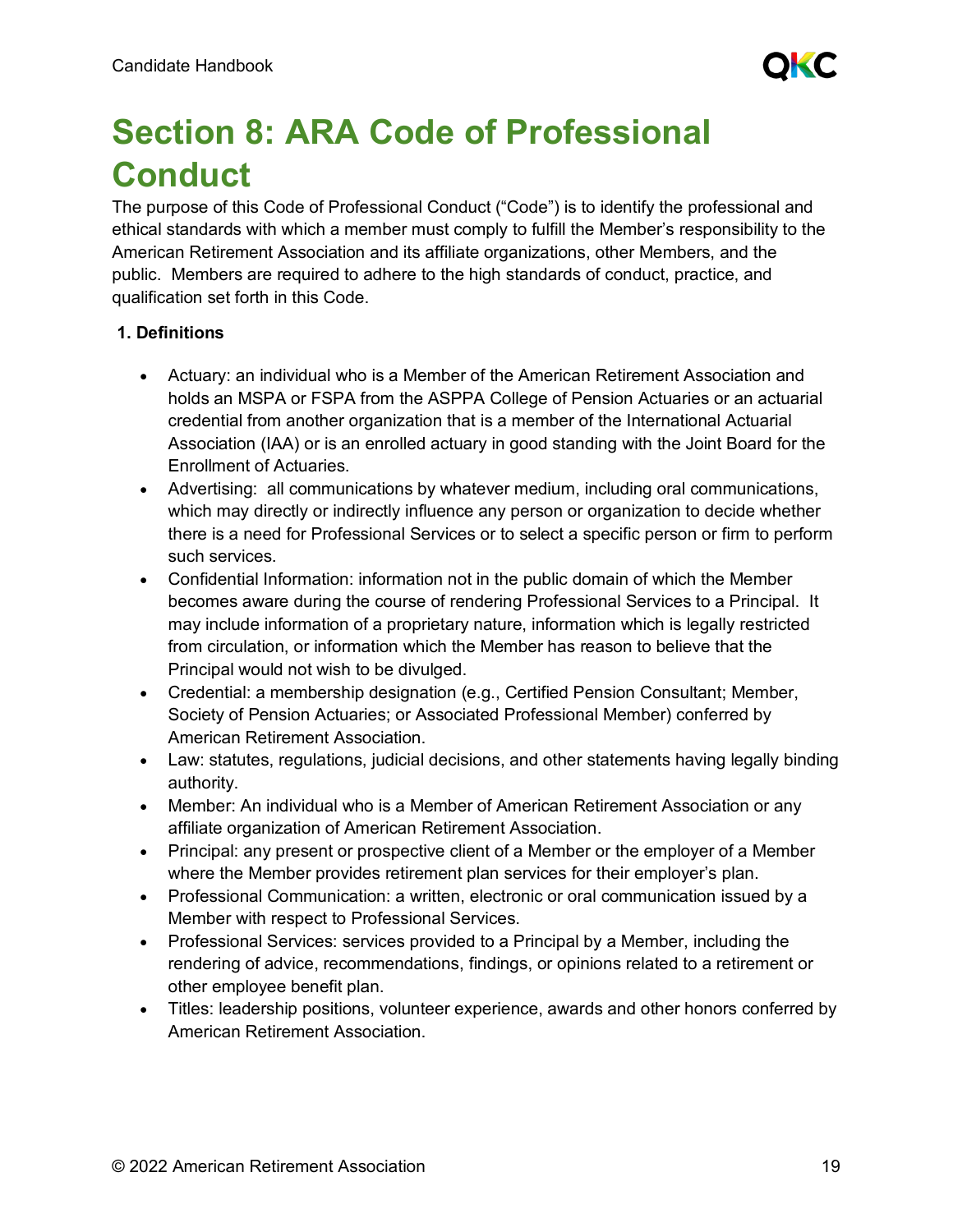

#### **2. Advertising**

Member shall not engage in any Advertising with respect to Professional Services that the Member knows or is reasonably expected to know are false.

### **3. Communications**

A Member who issues a Professional Communication shall take appropriate steps to ensure that the Professional Communication is appropriate to the circumstances and its intended audience.

# **4. Compliance**

A Member shall be knowledgeable about this Code, keep current with Code revisions and abide by its provisions. Laws may impose binding obligations on a Member. This Code is not intended to supplant, contradict or supersede Law (e.g., Circular 230) or other Codes of Conduct that establish professional standards for Members in the rendition of Professional Services and that have been sanctioned by the federal or a state government. Where the requirements of Law or such governmentally-sanctioned Codes conflict with this Code, the requirements of Law or such governmentally-sanctioned Codes take precedence.

# **5. Confidentiality**

A Member shall not disclose to another party any Confidential Information obtained in rendering Professional Services for a Principal unless authorized to do so by the Principal or required to do so by Law.

# **6. Conflicts of Interest**

A Member shall not perform Professional Services involving an actual conflict of interest unless:

- The Member's ability to act fairly is unimpaired; and
- There has been full disclosure of the conflict to the Principal(s); and
- All Principals have expressly agreed to the performance of the services by the Member.

If the Member is aware of any significant conflict between the interests of a Principal and the interests of another party, the Member should advise the Principal of the conflict and include appropriate qualifications or disclosures in any related communication.

# **7. Control of Work Product**

A Member shall not perform Professional Services when the Member has reason to believe that they may be altered in a material way or may be used to violate or evade the Law. The Member should recognize the risk that materials prepared by the Member could be misquoted, misinterpreted, or otherwise misused by another party to influence the actions of a third party and should take reasonable steps to ensure that the material is presented fairly and that the sources of the material are identified.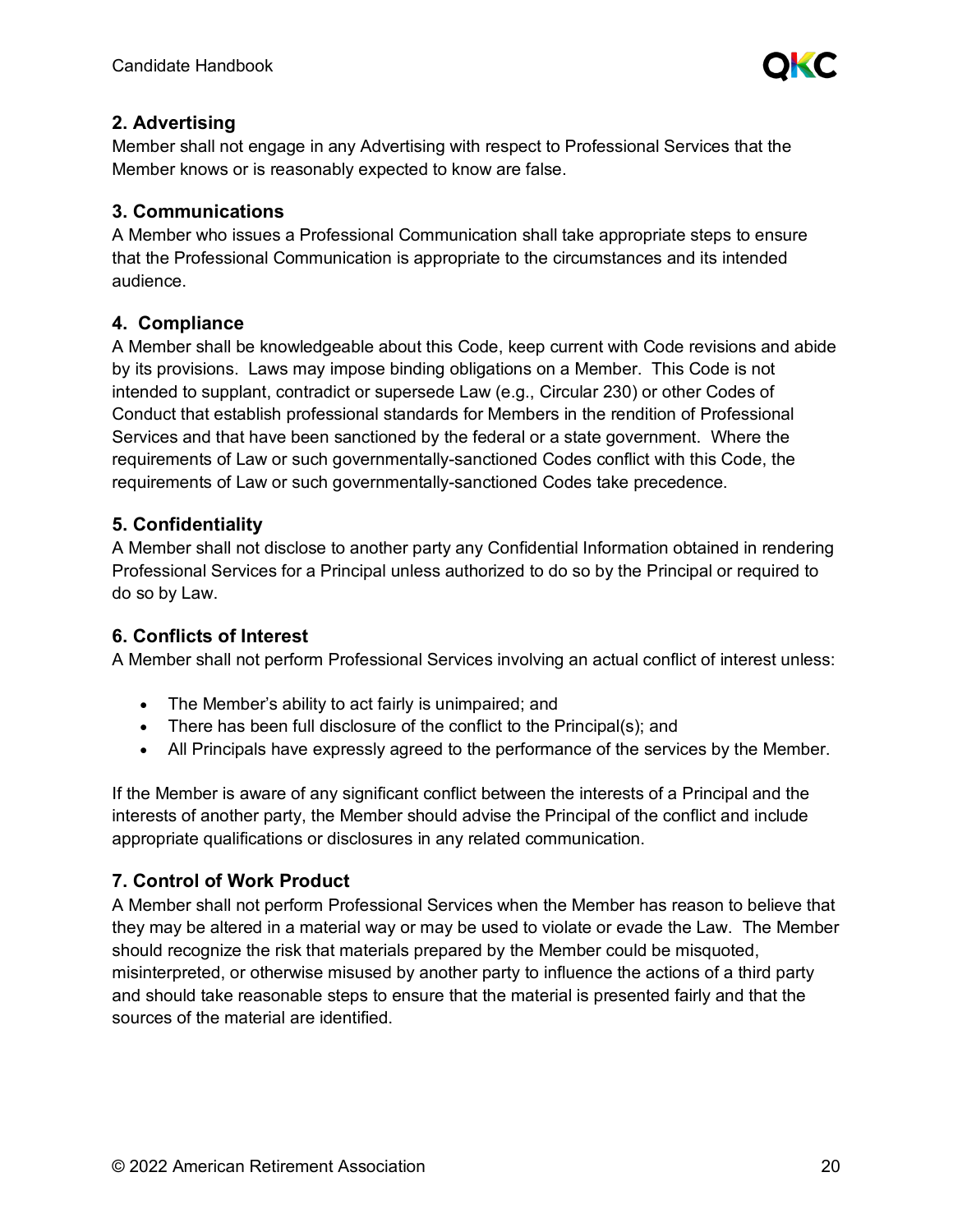

# **8. Courtesy and Cooperation**

- A Member shall perform Professional Services with courtesy and shall cooperate with others in the Principal's interest. A Principal has an indisputable right to choose a professional advisor. A Member may provide service to any Principal who requests it even though such Principal is being or has been served by another professional in the same manner.
- B. When a Principal has given consent for a new or additional professional to consult with a Member with respect to a matter for which the Member is providing or has provided Professional Services, the Member shall cooperate in assembling and transmitting pertinent data and documents, subject to receiving reasonable compensation for the work required to do so. In accordance with Circular 230, the Member shall promptly, at the request of the Principal, return any and all records of the Principal that are necessary for the Principal to comply with federal tax Law, even if the Member is not subject to Circular 230. The existence of a fee dispute generally does not relieve the Member of this responsibility except to the extent permitted by applicable state Law. The Member need not provide any items of a proprietary nature or work product for which the Member has not been compensated.

#### **9. Disclosure**

A Member shall make full and timely disclosure to a present or prospective Principal of all sources of direct or indirect material compensation or other material consideration that the Member or the Member's firm has received or may receive in relation to an assignment for such Principal. The disclosure of sources of material compensation or consideration that the Member's firm has received, or may receive, is limited to those sources known to, or reasonably ascertainable by, the Member.

#### **10. Professional Integrity**

A Member shall perform Professional Services and shall take reasonable steps to ensure that Professional Services rendered under the Member's supervision are performed with honesty, integrity, skill, and care. A Member has an obligation to observe standards of professional conduct in the course of providing advice, recommendations and other services performed for a Principal. A Member who pleads guilty to or is found guilty of any misdemeanor related to financial matters or any felony shall be presumed to have contravened this Code and shall be subject to American Retirement Association's counseling and disciplinary procedures.

#### **11. Qualification Standards**

A Member shall render opinions or advice or perform Professional Services only when qualified to do so based on education, training, and experience.

#### **12. Titles and Credentials**

A Member shall make truthful use of the membership Titles and Credentials of ARA to which the Member is entitled, and only where that use conforms to the practices authorized by American Retirement Association. A Member who is not an Actuary as defined in section 1 of this Code